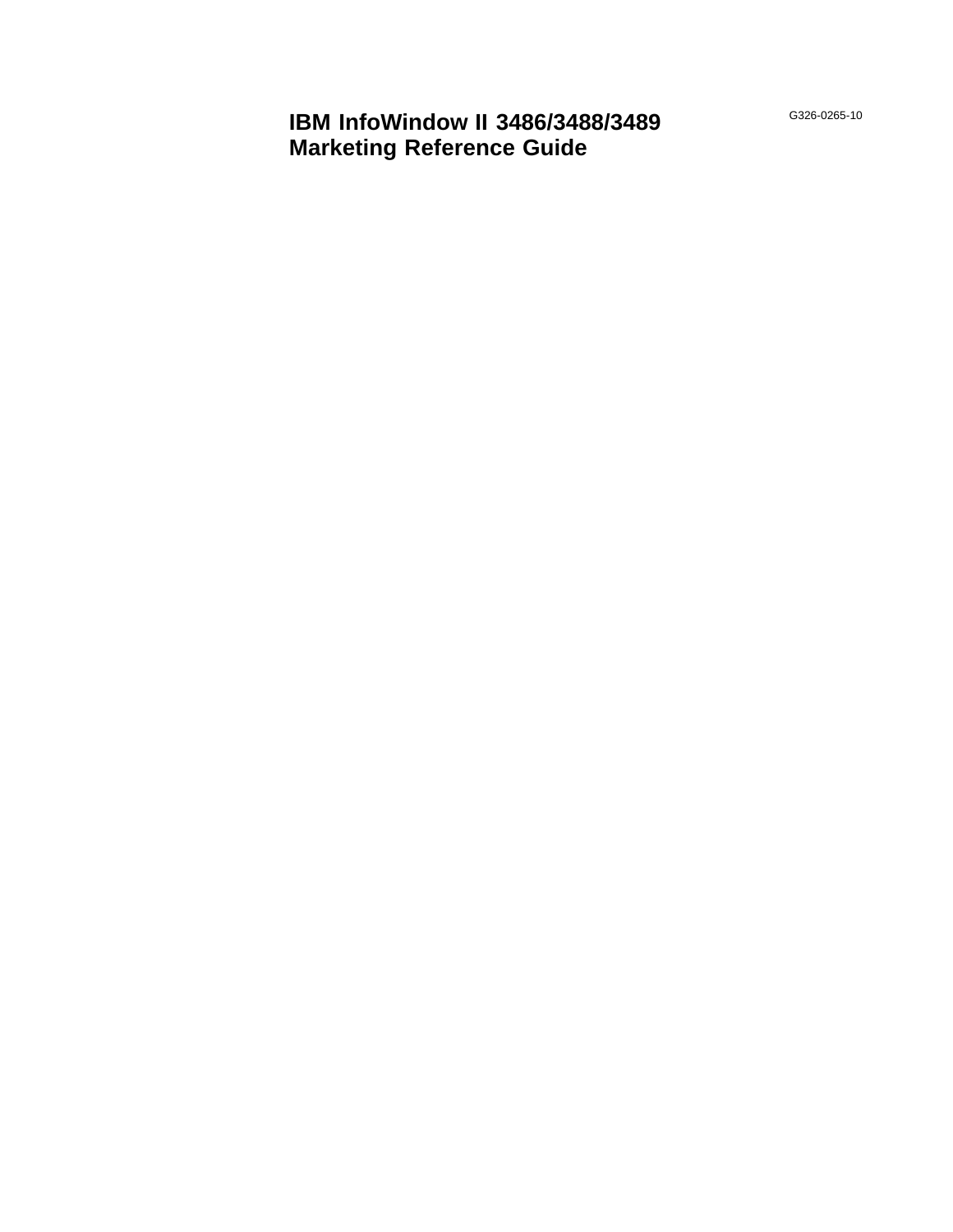G326-0265-10

**IBM InfoWindow II 3486/3488/3489 Marketing Reference Guide**

IBML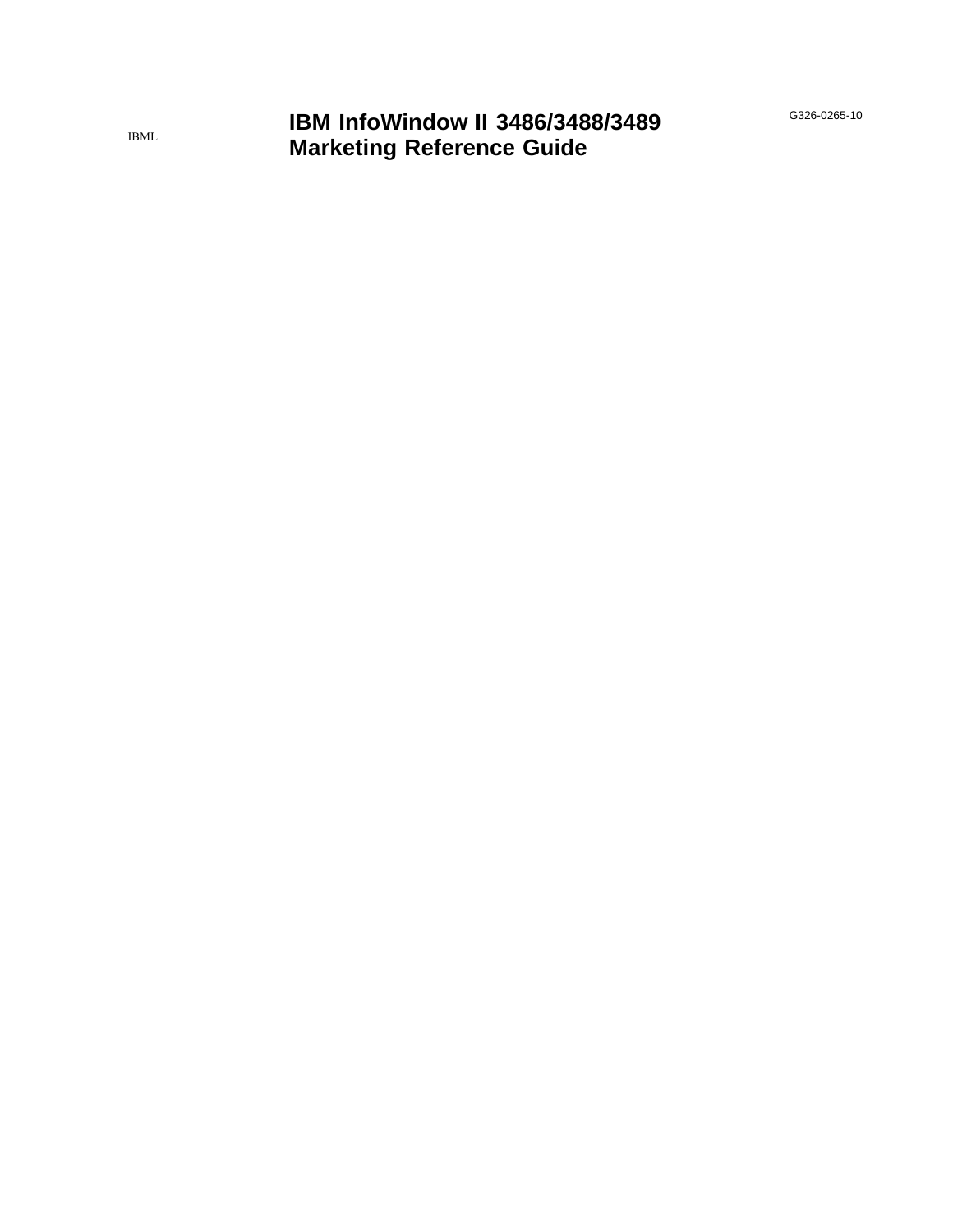#### **Tenth Edition (United States Version), July 1998**

**The following paragraph does not apply to the United Kingdom or any country were such provisions are inconsistent with local law:** International Business Machines Corporation provides this publication "as is" without warranty of any kind either expressed or implied, including, but not limited to, the implied warranties of merchantability or fitness for a particular purpose. Some states do not allow disclaimer of express or implied warranties in certain transactions, therefore, this statement may not apply to you.

This publication could include technical inaccuracies or typographical errors. Changes are periodically made to the information herein; these changes will be incorporated in new editions of the publication. IBM may make improvements and/or changes in the products(s) and/or programs(s) described in this publication at any time.

IBM reserves the right to alter specifications and other product information without prior notice.

This publication was produced for products and services offered in the United States. IBM may not offer the products, services, or features discussed in this document in other countries, and information is subject to change without notice. Consult your local IBM Representative for information on the products, services and features available in your area.

#### **Purpose:**

This guide provides:

- 3486/3488/3489 Features/Function Information
- 3486/3488/3489 Feature Comparison Information
- 3486/3488/3489 Ordering Information
- 3486/3488/3489 Limited Warranty/Service Information
- 3486/3488/3489 Technical Specifications Information
- 3488/3489-IBM PC Monitor attachment Information

This guide is intended for IBM Representatives, IBM Business Partners and IBM customers located in the United States as a reference document only.

For complete descriptions of the 3486/3488/3489, refer to:

- 3486/3487 Introduction and Planning Guide, GA18-7096
- 3486 User's Guide, GA18-7097
- 3488-V Modular Display Station User's Guide, GA18-7646
- 3489-V Modular Display Station User's Guide, GA18-7492

#### **IBM PSG Fax Systems and IBM Fax Service**

To obtain a copy of this document, refer to "3486/3488/3489 Marketing Resources, Manuals," on page 21.

#### **Trademark Information:**

The following terms, denoted by an asterisk (\*) in this publication, are trademarks of the IBM Corporation in the United States or other countries or both:

IBM; InfoWindow; Proprinter; Quickwriter; Quietwriter; ExecJet; InkJet; AS/400; OS/400; Facsimile Support/400

The following terms, denoted by a double asterisk (\*\*) in this publication, are trademarks of other companies as follows:

HEWLETT-PACKARD (Hewlett-Packard Company) LaserJet (Hewlett-Packard Company) ThinkJet (Hewlett-Packard Company) PC/TV (TECMAR Multimedia)

Other trademarks and registered trademarks are the properties of their respective owners.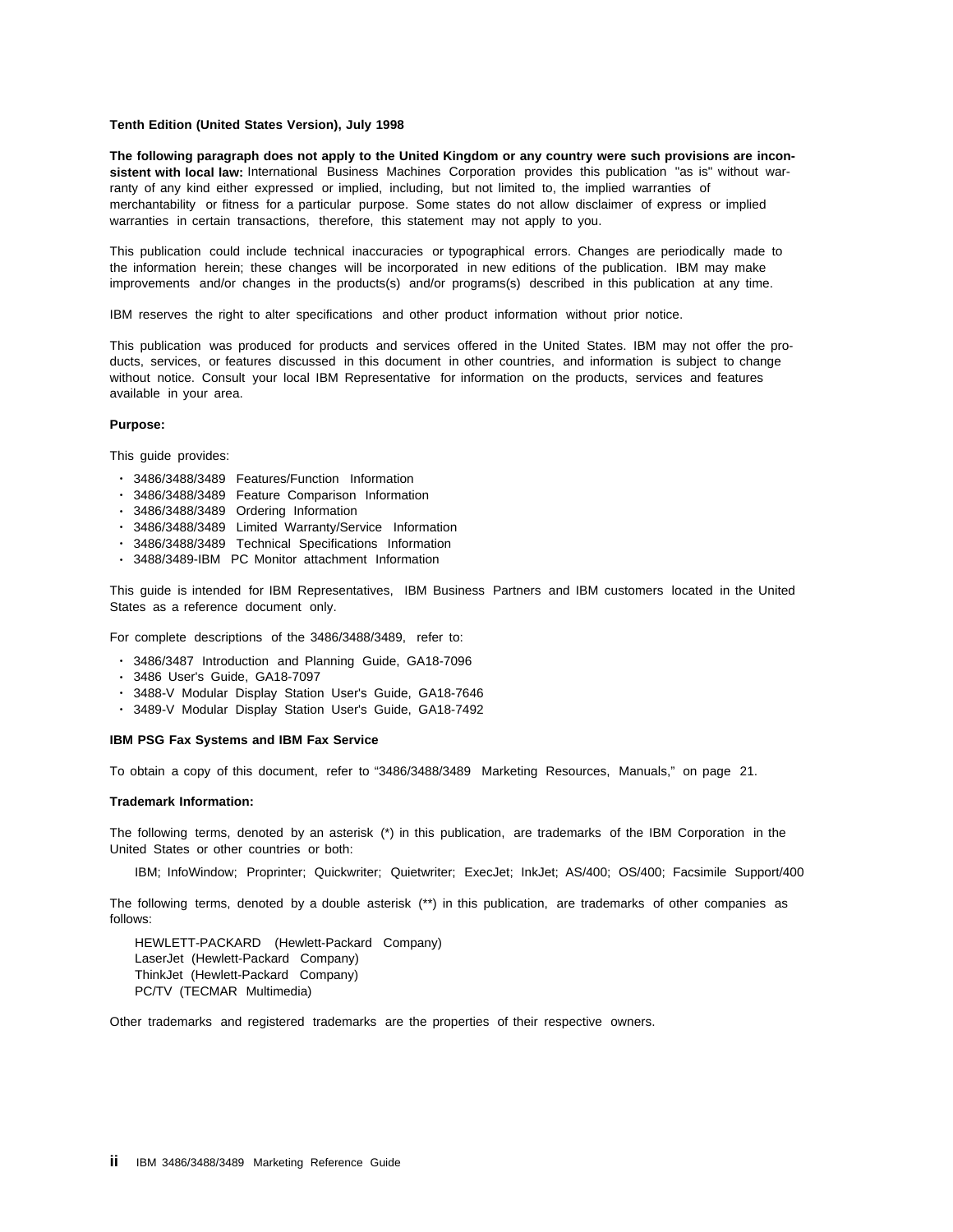# **Contents**

| Family of Display Terminals for the AS/400* entertainment in the state of the AS/400*                                                                                                                                                                                 |    |
|-----------------------------------------------------------------------------------------------------------------------------------------------------------------------------------------------------------------------------------------------------------------------|----|
|                                                                                                                                                                                                                                                                       |    |
|                                                                                                                                                                                                                                                                       |    |
| Host Display+Printer Sessions (example and example and example and example and the set of the set of the set of the set of the set of the set of the set of the set of the set of the set of the set of the set of the set of                                         |    |
|                                                                                                                                                                                                                                                                       |    |
|                                                                                                                                                                                                                                                                       |    |
| Enhanced User Interface entertainment is a substitution of the state of the state of the state of the state of the state of the state of the state of the state of the state of the state of the state of the state of the sta                                        |    |
|                                                                                                                                                                                                                                                                       |    |
|                                                                                                                                                                                                                                                                       |    |
|                                                                                                                                                                                                                                                                       |    |
| <b>IBM Mouse <i>Bottle Bottle Contract Contract Contract Contract Contract Contract Contract Contract Contract Contract Contract Contract Contract Contract Contract Contract Contract Contract Contract Contract Contract Contr</i></b>                              |    |
|                                                                                                                                                                                                                                                                       |    |
| Record-Play-Pause records and the contract of the contract of the contract of the contract of the contract of the contract of the contract of the contract of the contract of the contract of the contract of the contract of                                         |    |
| Vital Product Data responses to the contract of the contract of the contract of the contract of the Vital Product Data response to the contract of the United States of the United States of the Product of the Product of Pro                                        |    |
| Address Lock-out (3488/3489) (and the contract of the contract of the contract of the contract of the contract of the contract of the contract of the contract of the contract of the contract of the contract of the contract                                        |    |
| Calculator (alternative and alternative and alternative and alternative and alternative and alternative and alternative and alternative and alternative and alternative and alternative and alternative and alternative and al                                        |    |
|                                                                                                                                                                                                                                                                       |    |
|                                                                                                                                                                                                                                                                       |    |
|                                                                                                                                                                                                                                                                       |    |
| Reverse Image (assessment of the contract of the contract of the contract of the contract of the contract of t                                                                                                                                                        |    |
|                                                                                                                                                                                                                                                                       |    |
|                                                                                                                                                                                                                                                                       |    |
|                                                                                                                                                                                                                                                                       |    |
| Security Lock in the contract of the contract of the contract of the contract of the contract of the contract of the contract of the contract of the contract of the contract of the contract of the contract of the contract                                         |    |
|                                                                                                                                                                                                                                                                       |    |
|                                                                                                                                                                                                                                                                       |    |
|                                                                                                                                                                                                                                                                       |    |
| Printer Definition Table (PDT) Download entertainment in the state of the Second Lemma and Second Prints of the                                                                                                                                                       |    |
|                                                                                                                                                                                                                                                                       |    |
| Code Update Table (and all and all and all and all and all and all and all and all and all and all and all and a                                                                                                                                                      |    |
|                                                                                                                                                                                                                                                                       |    |
|                                                                                                                                                                                                                                                                       |    |
| Programming Support (3488) Albert Library Albert Library Albert Library Albert Library Albert Library Albert Library Albert Library Albert Library Albert Library Albert Library Albert Library Albert Library Albert Library                                         |    |
|                                                                                                                                                                                                                                                                       |    |
|                                                                                                                                                                                                                                                                       |    |
|                                                                                                                                                                                                                                                                       |    |
|                                                                                                                                                                                                                                                                       |    |
| 3486/3488/3489 Parallel Printer Port: Printer Attachment                                                                                                                                                                                                              |    |
| Local Print                                                                                                                                                                                                                                                           |    |
| Host Print                                                                                                                                                                                                                                                            |    |
| 3486/3488/3489 Keyboards                                                                                                                                                                                                                                              |    |
| 122-Key Typewriter Keyboard                                                                                                                                                                                                                                           | 10 |
| 102-Key IBM Enhanced Keyboard<br><u>. The contract of the contract of the contract of the contract of the contract of the contract of the contract of the contract of the contract of the contract of the contract of the contract of the contract of the contrac</u> | 10 |
|                                                                                                                                                                                                                                                                       | 11 |
|                                                                                                                                                                                                                                                                       | 11 |
| <b>MPR-II Guidelines</b>                                                                                                                                                                                                                                              | 11 |
| US EPA "Energy Star" Program                                                                                                                                                                                                                                          | 11 |
| 3486/3488/3489 Warranty, Maintenance, Service (US only)                                                                                                                                                                                                               | 11 |
| Limited Warranty                                                                                                                                                                                                                                                      | 11 |
| Maintenance                                                                                                                                                                                                                                                           | 11 |
| Service                                                                                                                                                                                                                                                               | 11 |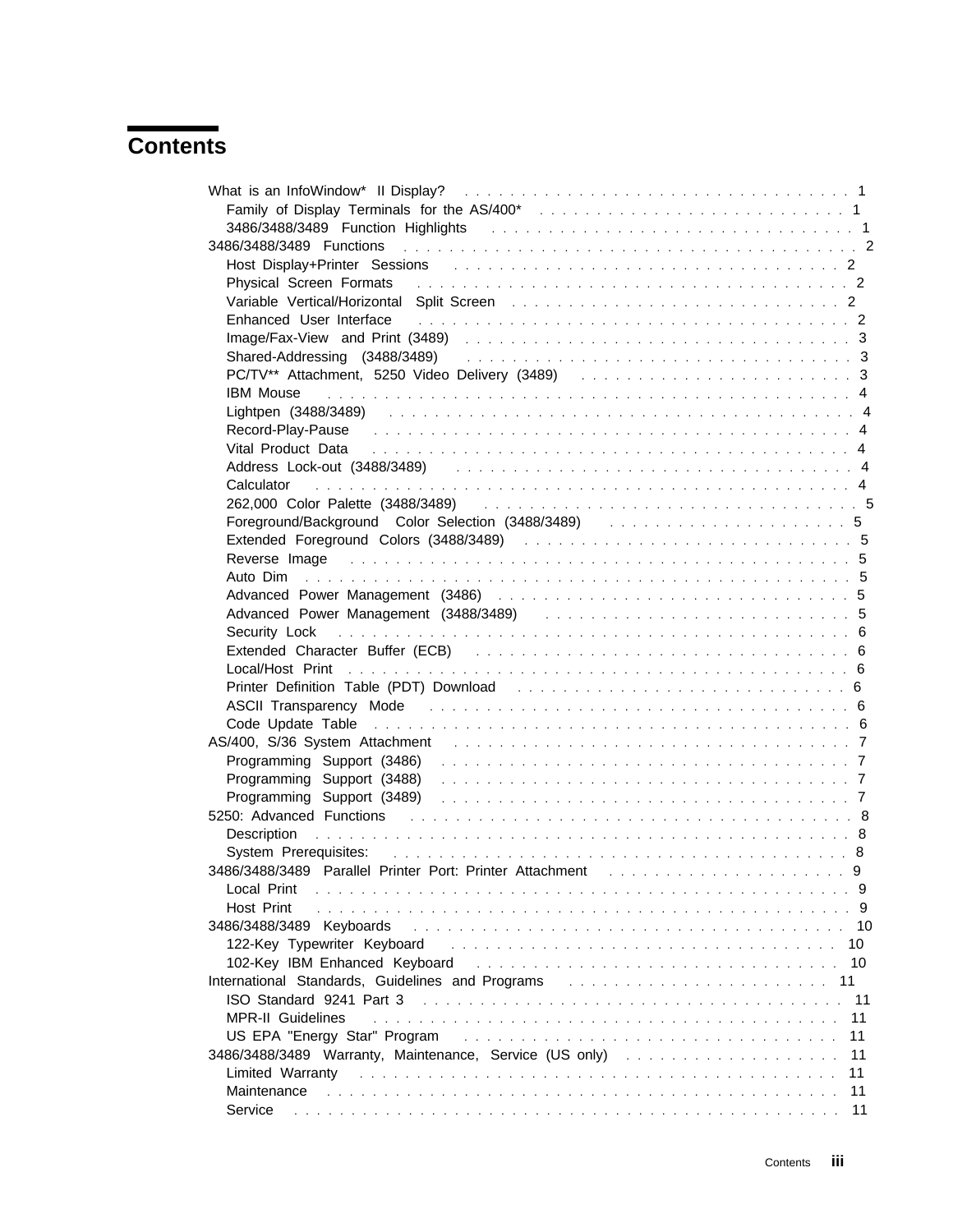| 3486/3488/3489                                                                                                                                                                                                                 |  |
|--------------------------------------------------------------------------------------------------------------------------------------------------------------------------------------------------------------------------------|--|
| 3486/3488/3489 Ordering: Part Number (via GEMS)  13                                                                                                                                                                            |  |
| 3486/3488/3489 What Is Provided (assembly contained a set of the contract of the contract of the contract of t                                                                                                                 |  |
| 3486 Model BG and all and all and all and all and all and all and all and all and all and all and all and all a                                                                                                                |  |
|                                                                                                                                                                                                                                |  |
|                                                                                                                                                                                                                                |  |
|                                                                                                                                                                                                                                |  |
|                                                                                                                                                                                                                                |  |
| 3486 Technical Specifications and all and all and all and all and all and all and all and all and all and all a                                                                                                                |  |
| Physical                                                                                                                                                                                                                       |  |
| Format, Resolution, Viewable Image Size research and contained a series of the Series of the Torman and To                                                                                                                     |  |
| Environmental contact and the contact of the contact of the contact of the contact of the contact of the contact of the contact of the contact of the contact of the contact of the contact of the contact of the contact of t |  |
| Electrical                                                                                                                                                                                                                     |  |
| 3488/3489 Technical Specifications entertainment in the contract of the contract of the contract of the contract of the contract of the contract of the contract of the contract of the contract of the contract of the contra |  |
| Physical contracts and the contracts of the contracts of the contracts of the contracts of the contracts of the                                                                                                                |  |
|                                                                                                                                                                                                                                |  |
|                                                                                                                                                                                                                                |  |
|                                                                                                                                                                                                                                |  |
|                                                                                                                                                                                                                                |  |
|                                                                                                                                                                                                                                |  |
|                                                                                                                                                                                                                                |  |
| 3486/3488/3489 Marketing Resources, Manuals, Theory State Lines and State State Lines and State State Lines and                                                                                                                |  |
|                                                                                                                                                                                                                                |  |
| IBM Fax Service (1-800-IBM-4FAX) and the state of the state of the state of the state of the state of the state of the state of the state of the state of the state of the state of the state of the state of the state of the |  |
|                                                                                                                                                                                                                                |  |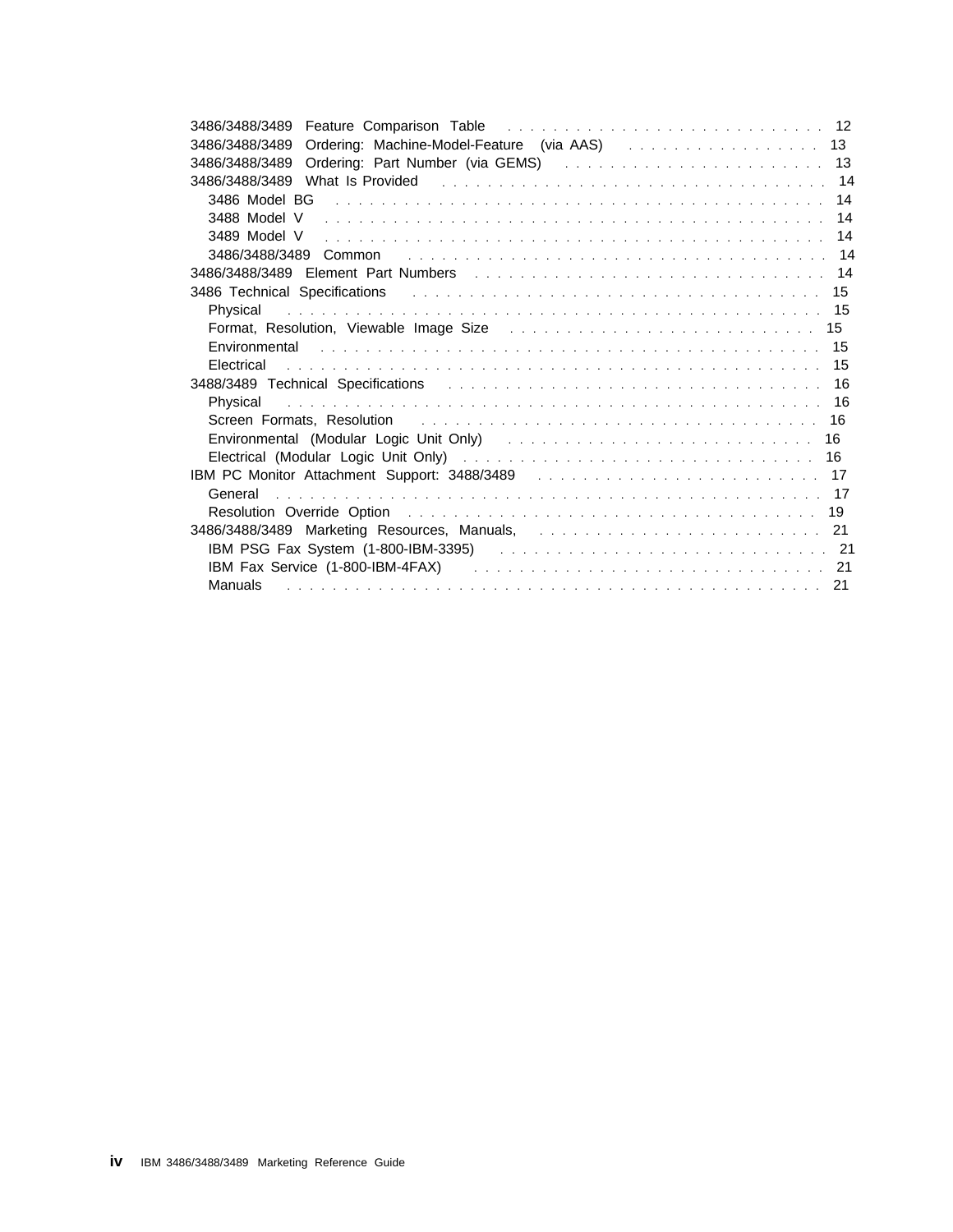## **What is an InfoWindow\* II Display?**

### **Family of Display Terminals for the AS/400\***

- IBM's easy to install, easy to use, low-cost AS/400 workstation.
- A choice of integrated (3486) or modular (3488/3489) design.
- 3488/3489 modular design supports attachments of IBM's newest PC monitors, including:
	- G42: 14" Conventional CRT with a 13.2" viewable image size.
	- G51: 15" FST CRT with a 13.6" viewable image size.
	- G54: 15" FST CRT with a 13.7" viewable image size.
	- G74: 17" FST CRT with a 15.9" viewable image size.
	- G94: 19" FST CRT with a 17.8" viewable image size.
- Meets many international workplace standards and guidelines, such as ISO Standard 9241 Part 3, and MPR-II Guidelines.
- Meets the US Environmental Protection Agency (EPA) "Energy Star" program. Note: EPA, as a matter of policy, does not endorse any particular company or product.

### **3486/3488/3489 Function Highlights**

- 3489 Unique:
	- View and locally print single-page monochrome image and facsimile
	- PC/TV\*\* attachment, 5250 Video Delivery
- 3488/3489 Unique:
	- Modular Design: Modular Logic Unit (desk or wall mount) and Keyboard. Requires attachment of an IBM PC color monitor.
	- Shared-Addressing
	- Four-Display+Printer (DDD+P) host sessions
	- Foreground and Background Color Selection
	- 262,000 color palette
	- Light Pen for mouse emulation
	- Screen Formats: 24 by 80, 32 by 80, 43 by 80, 49 by 80 and 27 by 132 (PC Monitor dependent)
- 3486 Unique:
	- Integrated Design: Green Monochrome Monitor, keyboard and Tilt/Swivel Stand
	- Screen Formats: 24 by 80
- 3486/3488/3489 Common:
	- Enhanced User Interface
	- IBM Mouse
	- Variable Vertical or Horizontal Split Screen
	- 3812-SCS Printer Emulation
	- Support of IBM and non-IBM printers, including: IBM LaserPrinter\*, ExecJet\*, InkJet\* and HEWLETT-PACKARD LaserJet\*\* III
	- Calculator
	- Advanced Power Management, Expansion Cartridge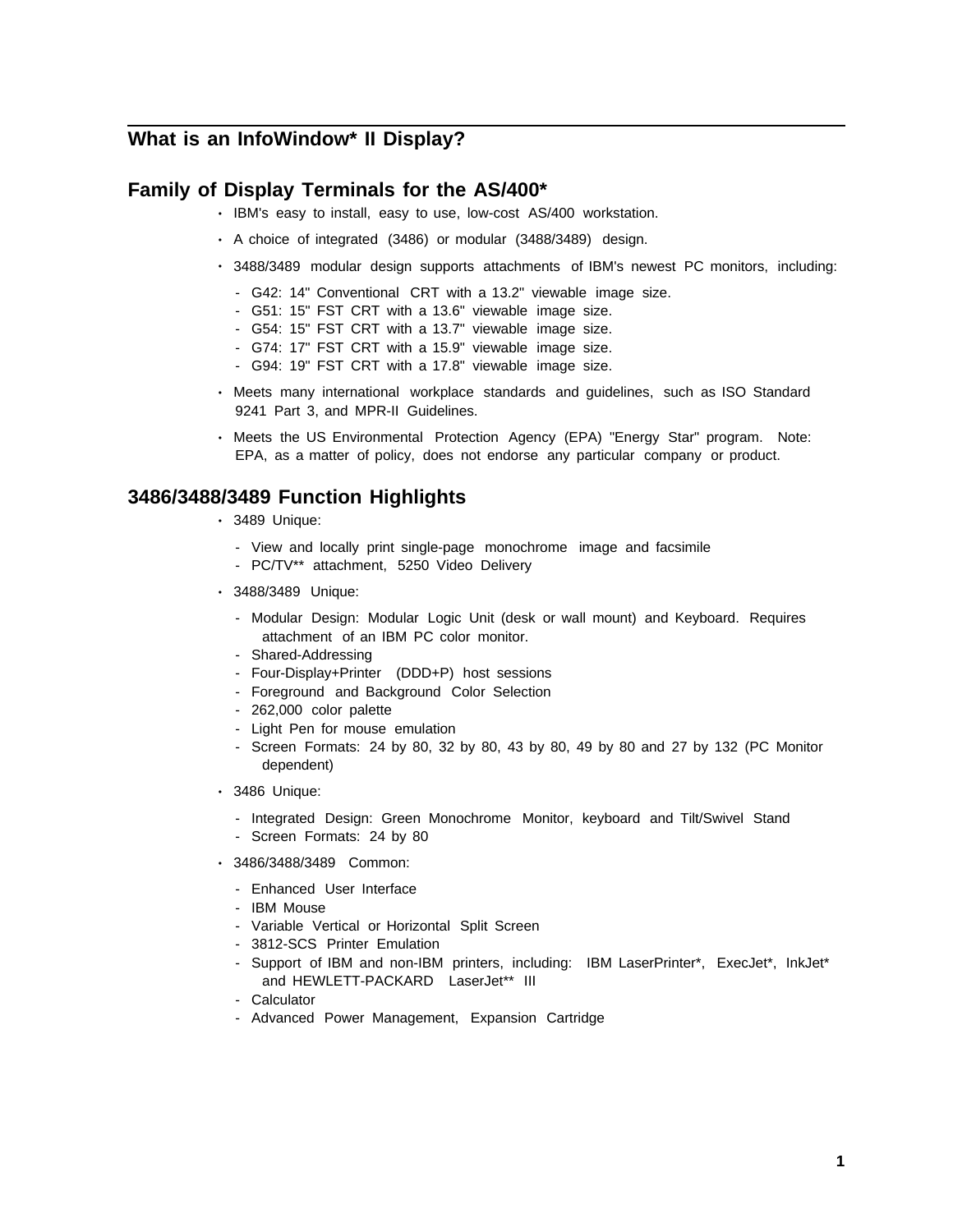### **3486/3488/3489 Functions**

#### **Host Display+Printer Sessions**

• Allows the user to configure the display to have multiple display and printer host sessions. 3486 supports a maximum of Two-display+printer (DDP) sessions, and the 3488/3489 supports a maximum Four-display+printer (DDDDP) sessions.

### **Physical Screen Formats**

- Allows the user to configure the display in the following physical screen formats:
	- 24 rows by 80 columns (Mode 2)
	- 32 rows by 80 columns (Mode 3)
	- 43 rows by 80 columns (Mode 4)
	- 27 rows by 132 columns (Mode 5)
	- 49 rows by 80 columns (Mode 6 Twin Screen Mode)
- Physical Screen Format support is monitor dependent, refer to "3486/3488/3489 Feature Comparison Table" on page 12 or to "IBM PC Monitor Attachment Support: 3488/3489" on page 17.
- Twin Screen Mode, combined with two or more configured display sessions, allows the user to view two full display (Mode 2) sessions in a top-bottom combination.

### **Variable Vertical/Horizontal Split Screen**

- Combined with two or more configured host display sessions, allows the user to view two simultaneous displays session in physical screen format modes 2-5 either in a topbottom or side-by-side combination.
- The user can dynamically move Split Line up/down or left/right using the Alt-F2 or Alt-F3 keys. The user can swap the display sessions using the Alt-F8 key. These actions can also be done by using the IBM mouse or light-pen.

### **Enhanced User Interface**

- The Enhanced User Interface improves the user interface of AS/400 applications that display items, such as: menu bars/pull-downs, pop-up windows, selection fields, selection lists, pushbuttons, using the following special symbols: scroll bars, check boxes, radio buttons and window frames.
- Users can use the mouse or light pen for menu bar selections, pushbutton and scroll bar operations which enhances user productivity.
- For programming information on the Enhanced User Interface, refer to the following publications:
	- "Data Description Specification Reference V2.3" SC41-9620
	- "Data Description Specification Reference V3.1" SC41-3712
	- "Guide to Programming Applications and Help Displays" SC41-0011
	- "5494 Remote Control Unit Functions Reference" SC30-3533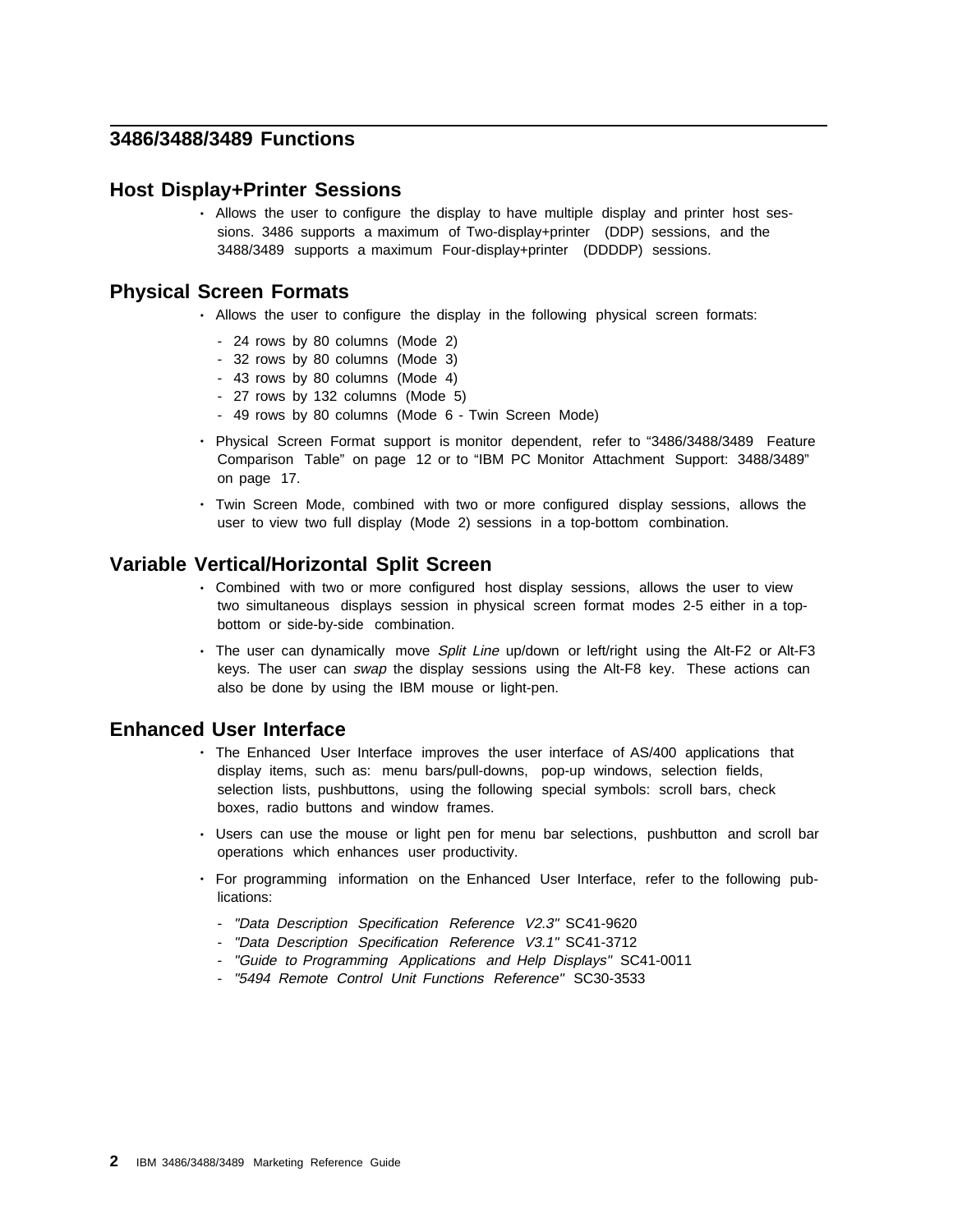## **Image/Fax-View and Print (3489)**

- The 3489 can display and locally print a single-page monochrome image or facsimile.
- Designed for AS/400 applications that support image or facsimile. For example; IBM's Facsimile Support/400\* (V2 R3, V3 R0.5 or V3 R1) and IBM's ImagePlus\* Workfolder Application Facility/400 (V2 R4).
- The 3489 supports IOCA, PCX and TIFF image formats. The 3489 supports scrolling, reverse image, rotation and scaling image viewing manipulations. All image manipulations are performed within the 3489.
- The AS/400 application displays a pop-up Image/Fax Viewport. The AS/400 application determines the size and location of the Image/Fax Viewport.
- Using the IBM mouse or lightpen, the user can locally scroll the image in any direction. The image moves at the same rate and direction as the IBM mouse moves. Using the Local Control Scale Up feature, the user can define a magnify area in the Image/Fax Viewport. The magnify area is scaled to the size of the Image/Fax Viewport. Through the AS/400 application, the user can rotate the image 0, 90, 180 or 270 degrees. Also through the AS/400 application, the user can scale up/down the image. The 3489 supports a scaling range of 3% to 400%.
- An image, either displayed or non-displayed, in the 3489 can be printed on the following 3489 locally attached printers: IBM's LaserPrinter\* (4019, 4029, 4039), IBM's ExecJet\* II (4076) or HEWLETT-PACKARD LaserJet\*\* III. Note: Depending on the resolution of the image/fax and the orientation of the image printing (landscape or portrait), additional memory for the printers may be required.
- For programming information on Image/Fax, refer to "5494 Remote Control Unit Functions Reference" SC30-3533

### **Shared-Addressing (3488/3489)**

- Allows up to four display sessions use, in other words, share a single workstation address. Shared Addressing increases the total number of possible display sessions per twinaxial workstation controller port from 7 to 28, which increases the total number of possible display sessions that can be supported by the workstation controller. Shared Addressing reduces workstation controller and cabling costs when two, three, or four display sessions is required.
- For 3488 support of Shared-Addressing, PTF MF10166 or later is required.

### **PC/TV\*\* Attachment, 5250 Video Delivery (3489)**

- Supports attachment of TECMAR Multimedia PC/TV\*\* which provides end users the capability to display and control audio as well as full-motion color analog video using an antenna, cable, or external video source, in a movable, sizable pop-up window. Control of audio and full-motion color analog video is possible through local 3489 keyboard control and/or through an AS/400 application with the capability of OS/400 5250 Video Delivery.
- Potential applications include: education/training, closed circuit monitoring for medical, banking, or warehouse/distribution operations.
- Requires the following attachment cables: RJ(Male) to Mini-Din(Female) Cable, part number 66G8046, and RJ(Female) to Mini-Din(Male) Cable, part number 66G8047.
- For programming information on 5250 Video Delivery, refer to "5494 Remote Control Unit Functions Reference" SC30-3533.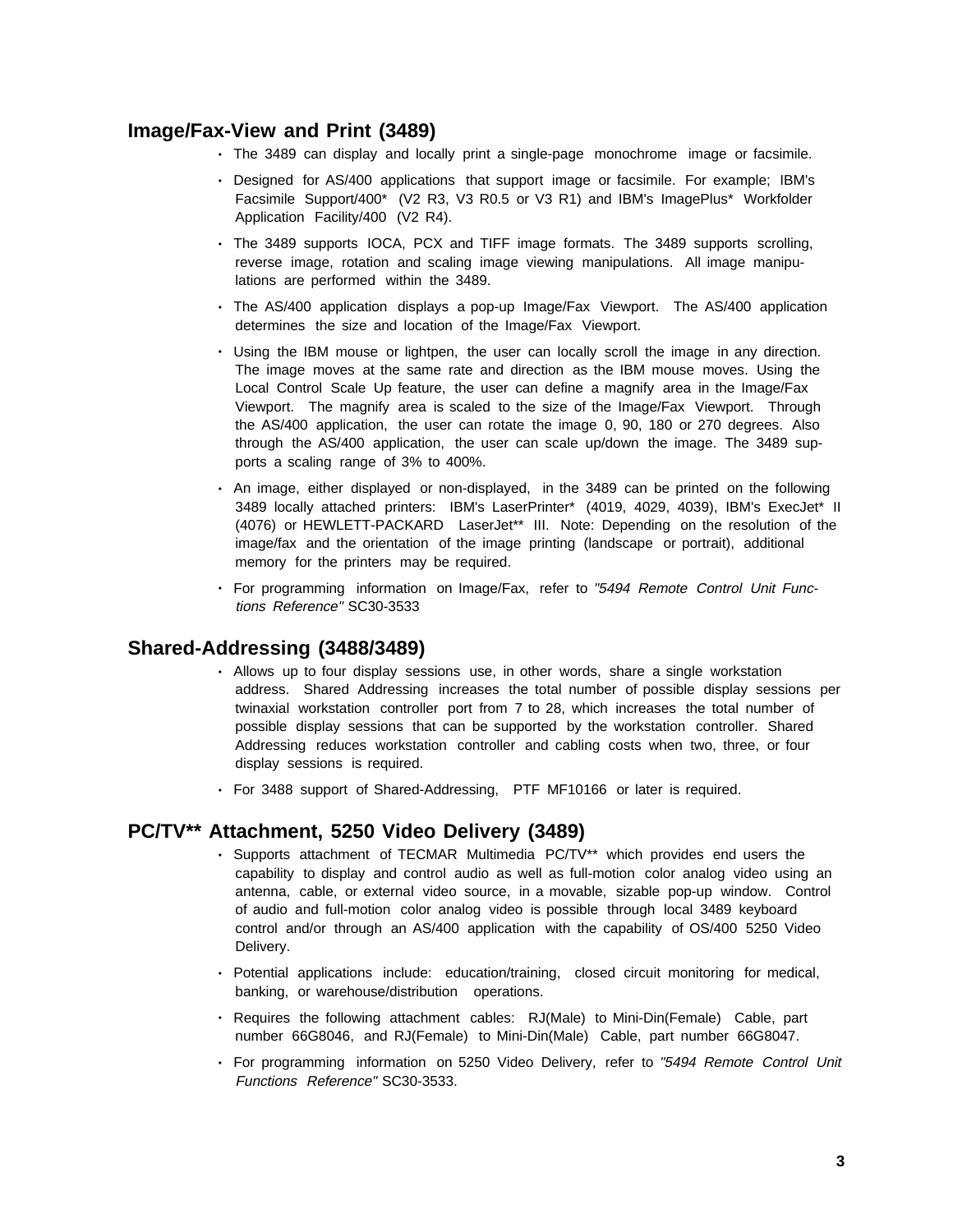### **IBM Mouse**

- An IBM mouse can be attached to enhance keyboard operation of advanced host and local functions. Designed for use with:
	- Advanced Host Functions:
		- Enhanced User Interface
		- AS/400 Simple Hot Spots
		- Automatic Cursor Position
		- Copy/Paste
		- Reset Operator Error
	- Advanced Local Functions:
		- Moving the image in the Image/Fax Viewport (3489)
		- Locally scale up the image in the Image/Fax Viewport (3489)
		- Moving the vertical/horizontal split line when in split screen mode
		- Jumping between sessions
		- Scrolling the session window
		- Changing the split screen format between vertical and horizontal
		- Calculation using the calculator help screen
		- Selecting display and printer setup parameters in the setup menus
		- Sizing of the trim frame for local print or calculator box summation

### **Lightpen (3488/3489)**

• A FTG Data Systems, PXL-780 light pen can be attached to the mouse port for mouse emulation of left button, right button, and double click for use with host and local functions. Note: The IBM mouse can be used with the light-pen concurrently.

#### **Record-Play-Pause**

• Enables the user to store 1,500 (3486) or 6,000 (3488/3489) frequently used keystroke sequences for later playback, thereby increasing productivity. 3488/3489 also supports record/play of local (print, calculator) function keys.

### **Vital Product Data**

• Sends display information to the AS/400 for centralized asset management. Display information includes: Machine Type, Model and Serial Number.

### **Address Lock-out (3488/3489)**

• The 3488/3489 automatically senses already active addresses so a customer does not select an occupied address which result in device errors.

#### **Calculator**

- Allows the user to perform calculations locally without the need for host application support. Provides for storing and retrieving of numeric data, as well as frequently used mathematical expressions.
- Calculation operations occur in the Operator Information Area keeping the session totally viewable, and a help screen is available to assist the user when required.
- The user can import data from an application to perform a calculation. Calculator Export provides export capability of data from OIA area to the AS/400 application.
- 3488/3489 provides box summation capability.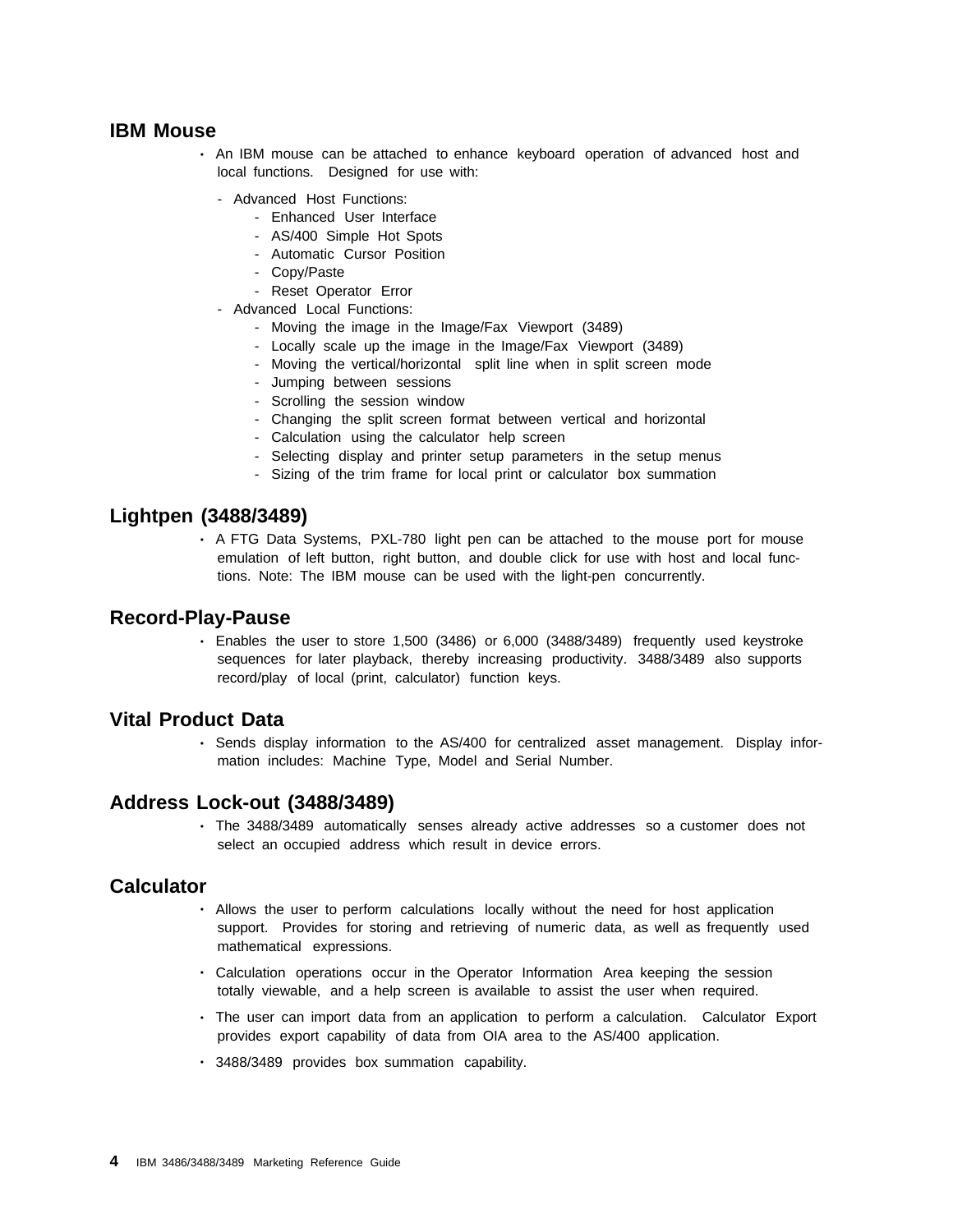### **262,000 Color Palette (3488/3489)**

• Allows the user to change the displayed color of: foreground colors, background colors for each display session, ruler/bar cursor, window frame/pushbutton frame, mouse pointer, vertical/horizontal display session divider line, image foreground/background colors.

### **Foreground/Background Color Selection (3488/3489)**

- 3488/3489 allows the user to select the foreground and a background color from a 262,000 color palette. Background colors provide for quick host display session identification when multiple sessions are configured.
- Foreground/Background color can be specified for the image/fax displayed in the Image/Fax Viewport (3489). The user can change the black-on-white image/fax to whatever combination of two preferred colors.

### **Extended Foreground Colors (3488/3489)**

- Extended Foreground Colors increases the number of AS/400 application displayed colors from 7 to 14, enhancing the appearance of color applications.
- For programming information on Extended Foreground Colors, refer to "5494 Remote Control Unit Functions Reference" SC30-3533.

### **Reverse Image**

- Allows the host to reverse the screen image, display dark characters on light background or light characters on dark background.
- Supported on the 3486 monochrome models or 3488/3489 with an attached Black-on-White capable monitor.

### **Auto Dim**

• Blanks the display screen after a period of inactivity thereby preserving the screen phosphor. See also "Advanced Power Management (3486)." and "Advanced Power Management (3488/3489)."

### **Advanced Power Management (3486)**

- Turns off components not used during periods of inactivity which reduces power consumption up to 66%.
- Stages of power management are: Standby, and Inactive Standby.
- Meets the US EPA "Energy Star" program.

### **Advanced Power Management (3488/3489)**

• Supports power management to US EPA Energy Star levels for selected IBM PC monitors. For a list of supported monitors, refer to "IBM PC Monitor Attachment Support: 3488/3489" on page 17.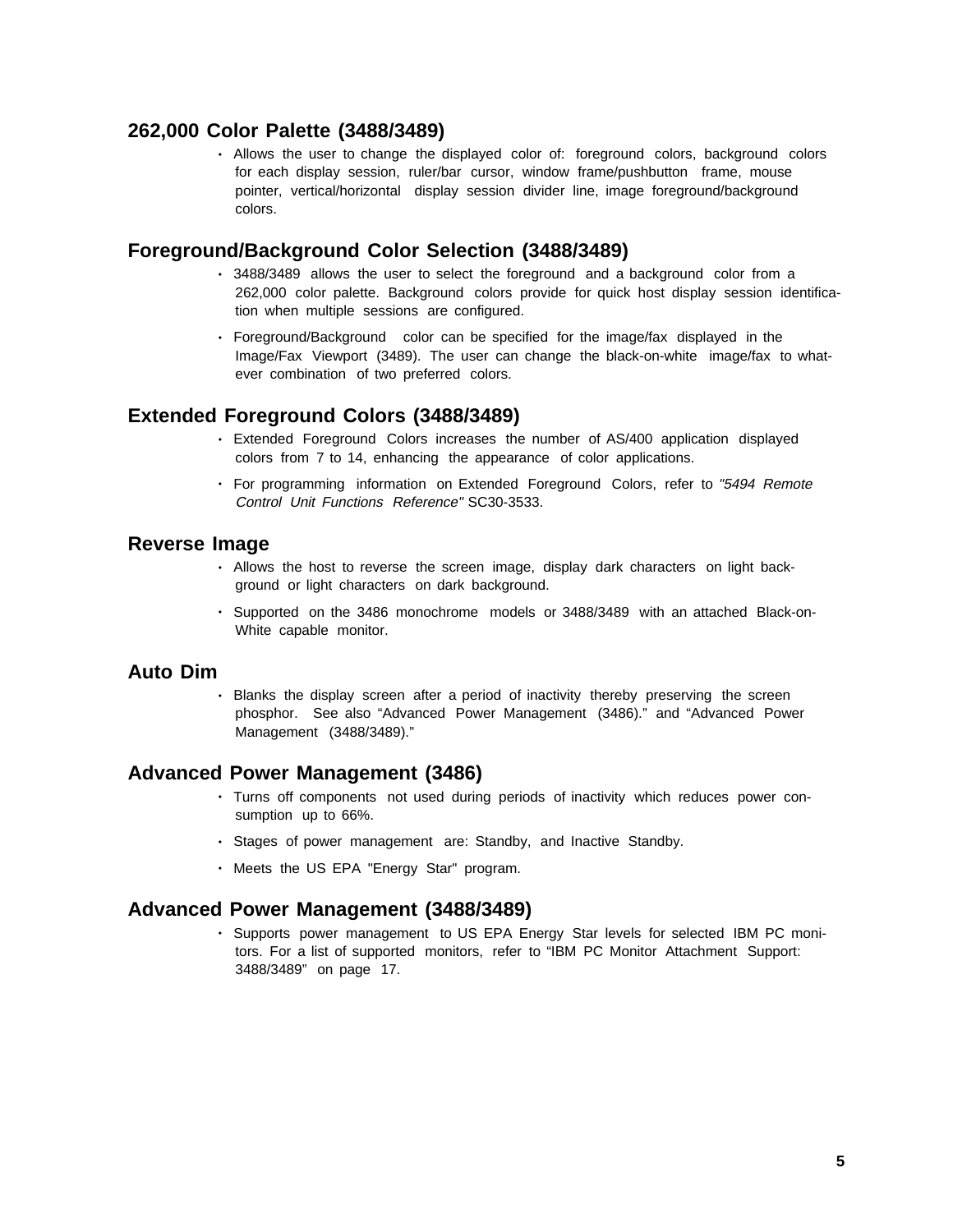### **Security Lock**

- Allows the user to lock the display preventing its unauthorized use.
	- 3486 A removable physical key is used to lock the display.
	- 3488/3489 A software password is used to lock the display.

### **Extended Character Buffer (ECB)**

- Displays the attributes in hexadecimal format.
- Presentation Space (PS), Primary ECB (ECB1), Secondary ECB (ECB2) and Foreground Color ECB (ECB3) are supported.

### **Local/Host Print**

• The parallel printer port can be used for local printing, or for host directed printing. For a description of Local and Host Print, refer to "3486/3488/3489 Parallel Printer Port: Printer Attachment" on page 9.

### **Printer Definition Table (PDT) Download**

- Allows the user to customize their printer environment; to support printers not listed in "3486/3488/3489 Parallel Printer Port: Printer Attachment" on page 9, or to enable additional functions (color support, font mapping, EBCDIC to ASCII translation, or multiple bin support) on printers by downloading a PDT from the AS/400.
- For programming information on the Printer Definition Table Download, refer to "AS/400 OS/400 Workstation Customization Guide Version 2.2" SC41-0056.

### **ASCII Transparency Mode**

- Enables the display to "pass through" ASCII Hex data to the attached device (printer) to the parallel port. This could be used to control printer special features, such as, color printing, bar code printing, and enhanced laser printer features.
- For programming information on ASCII Transparency Mode, refer to "AS/400 Printing II"GG24-3704.

### **Code Update Table**

• Enables support personnel to update the software code in the 3486, 3488 or 3489 from the AS/400 without requiring display hardware to be changed. This allows for IBM to provide functional enhancements based on unique customer requirements, or correct possible field reported problems.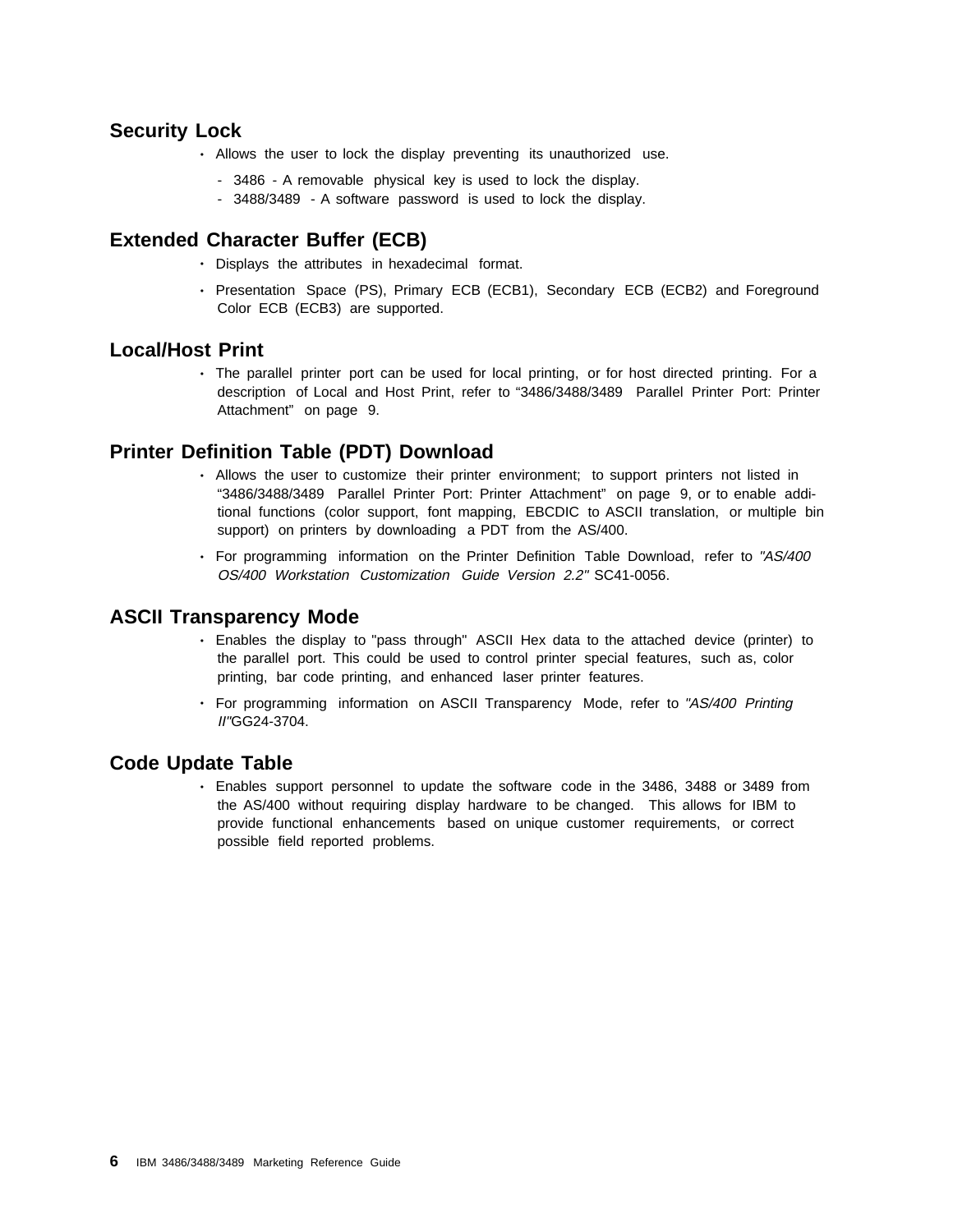## **AS/400, S/36 System Attachment**

## **Programming Support (3486)**

| <b>IBM System Configuration</b>                  | 3486 as |
|--------------------------------------------------|---------|
| AS/400 with OS/400 V2 R2.0 or later              | 3486    |
| AS/400 with OS/400 V1 R2.0 to V2 R1.1            | 3476    |
| AS/400 with OS/400 V1 R1.0 or R1.1               | 3196    |
| 5494 R1.1 on AS/400 with OS/400 V2 R2.0 or later | 3486    |
| 5494 R1.0 on AS/400 with OS/400 V2 R1.1 or later | 3476    |
| 5394 R2.0 on AS/400 with OS/400 V1 R2.0 or later | 3476    |
| 5394 R1.0 on AS/400 with OS/400 V1 R1.0 or later | 3196    |
| S/36, or 5394 on S/36, or 5259, or 5294          | 3196    |

## **Programming Support (3488)**

| <b>IBM System Configuration</b>                  | Group 1 | Group 2 |
|--------------------------------------------------|---------|---------|
| AS/400 with OS/400 V2 R2.0 or later              | 3487 HC | 3487 HC |
| AS/400 with OS/400 V1 R2.0 to V2 R1.1            | 3197 C  | 3477 FC |
| AS/400 with OS/400 V1 R1.0 or R1.1               | 3197 C  | 3197 C  |
| 5494 R1.1 on AS/400 with OS/400 V2 R2.0 or later | 3487 HC | 3487 HC |
| 5494 R1.0 on AS/400 with OS/400 V2 R1.1 or later | 3197 C  | 3477 FC |
| 5394 R2.0 on AS/400 with OS/400 V1 R2.0 or later | 3197 C  | 3477 FC |
| 5394 R1.0 on AS/400 with OS/400 V1 R1.0 or later | 3197 C  | 3197 C  |
| S/36, or 5394 on S/36, or 5259, or 5294          | 3197 C  | 3197 C  |

#### **Group IBM PC Monitor**

**1** 80-column capable IBM PC color monitors

**2** 132-column capable IBM PC color monitors

**Note:** For more information, including information on the viewable image size, refer to "IBM PC Monitor Attachment Support: 3488/3489" on page 17.

## **Programming Support (3489)**

| <b>IBM System Configuration</b>                  | Group 1 | Group 2 |
|--------------------------------------------------|---------|---------|
| AS/400 with OS/400 V2 R2.0 or later              | 3487 HC | 3487 HC |
| 5494 R1.1 on AS/400 with OS/400 V2 R2.0 or later | 3487 HC | 3487 HC |
| 5394 R2.0 on AS/400 with OS/400 V1 R2.0 or later | 3197 C  | 3477 FC |

#### **Group IBM PC Monitor**

**1** 80-column capable IBM PC color monitors

**2** 132-column capable IBM PC color monitors

**Note:** For more information, including information on the viewable image size, refer to "IBM PC Monitor Attachment Support: 3488/3489" on page 17.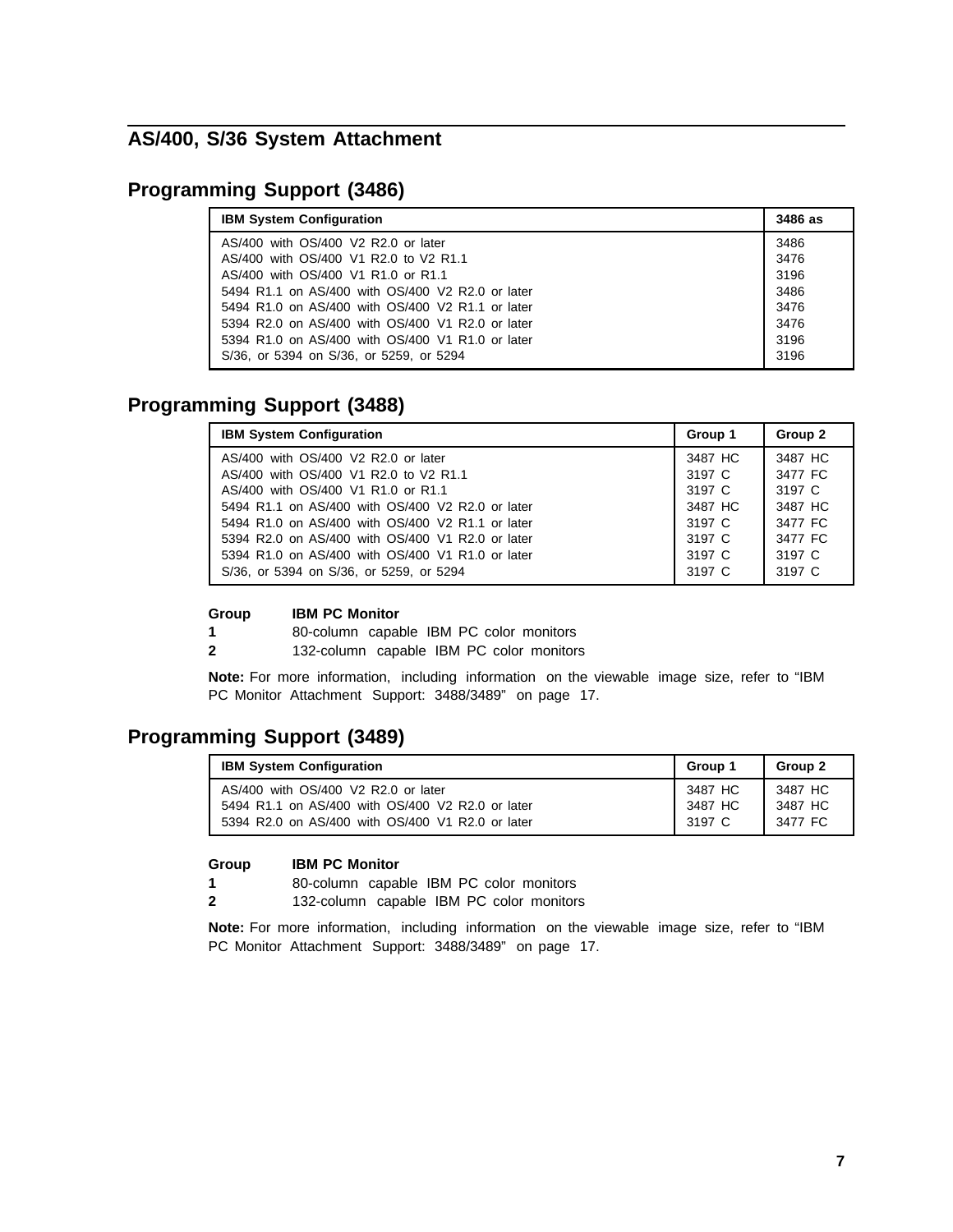## **5250: Advanced Functions**

### **Description**

**Enhanced User Interface**, **Image/Fax**, **Shared Addressing**, **Extended Foreground Colors**, **5250 Video Delivery**, **Calculator Export** and **PDT Download**, is described in "3486/3488/3489 Functions" on page 2.

**Copy/Paste:** Allows the user to copy and paste characters within the same display session or between two separate display sessions. Two modes are supported: Linear (sequential string marked by starting and ending positions) and Block (rectangular area). Linear copy requires shift key, followed by primary button press, dragging, and then releasing. Block copy requires the shift key, followed by primary button press/release/press (within userspecified double click interval), dragging, and then releasing. Paste operations occur by pressing shift key, followed by secondary button press. The same data can be pasted unlimited times, until display is powered off, or another copy is performed.

**AS/400 Simple Hotspots:** AS/400 Menu Hotspots allows navigation through AS/400 (or similarly constructed) menus without keyboard interaction by placing the mouse pointer on a menu item and clicking the primary mouse button. AS/400 Menu Hotspots have the following form: "xxn.yzzzzz" where x is a blank, null, or display attribute; n is a one to two digit number; y is a blank or null; zzzzz is text. Command Key Hotspots allows the user to place the mouse pointer on the command (F1-F24) keys and press the primary mouse button. Command Key Hotspots have the following form: "Fn=", where n is a one or two digit number between 1 and 24. The user can scroll a file by pressing the primary mouse button on "+", "-", "More...", or "Bottom" characters. Pressing the secondary mouse button on "More..." will scroll backward in a file. Double clicking the primary mouse button simulates the pressing of the Enter key.

| <b>Advanced 5250 Function</b>                                                                                                                                                           | <b>OS/400 Prerequisite</b>                                                                              | <b>Local Twinax</b><br><b>Controller</b> | 5494 Remote<br><b>Controller</b> |  |  |
|-----------------------------------------------------------------------------------------------------------------------------------------------------------------------------------------|---------------------------------------------------------------------------------------------------------|------------------------------------------|----------------------------------|--|--|
| Image/Fax                                                                                                                                                                               | V3 R1 with PTF MF09310 later<br>V3 R0.5 with PTF MF08864 or later<br>V2 R3 with PTF MF08863 or later    | <b>New</b>                               | R <sub>3.0</sub> or later        |  |  |
| Shared Addressing                                                                                                                                                                       | V <sub>3</sub> R <sub>1</sub> or later                                                                  | <b>New</b>                               | R <sub>3.0</sub> or later        |  |  |
| 5250 Video Delivery                                                                                                                                                                     | V3 R1 with PTF MF09310 or later<br>V3 R0.5 with PTF MF08864 or later<br>V2 R3 with PTF MF08863 or later |                                          | R <sub>3.1</sub> or later        |  |  |
| Extended Foreground Colors                                                                                                                                                              | V <sub>2</sub> R <sub>3</sub> or later                                                                  | Any                                      | R <sub>2.0</sub> or later        |  |  |
| Enhanced User Interface                                                                                                                                                                 | V <sub>2</sub> R <sub>2</sub> or later                                                                  | <b>New</b>                               | R <sub>1.1</sub> or later        |  |  |
| Calculator Export,<br>Copy/Paste, Hot Spots                                                                                                                                             | V <sub>2</sub> R <sub>2</sub> or later                                                                  | <b>New</b>                               | R <sub>2.0</sub> or later        |  |  |
| PDT Download                                                                                                                                                                            | V <sub>2</sub> R <sub>2</sub> or later                                                                  | Any                                      | R <sub>2.0</sub> or later        |  |  |
| V <sub>2</sub> R <sub>2</sub> or later<br>Keyboard Customization,<br>Code Update Table                                                                                                  |                                                                                                         | Any                                      | R <sub>1.1</sub> or later        |  |  |
| New: Refers to new (V2 R2 or later) local twinax controllers: #2661, #6050, #915A type controller.<br>Note:                                                                             |                                                                                                         |                                          |                                  |  |  |
| Any: Refers to new (V2 R2.0 or later) local twinax controllers: #2661, #6050, #915A type controller and<br>Note:<br>older (before V2 R2) local twinax controllers: #2638, #6040, #6140. |                                                                                                         |                                          |                                  |  |  |
|                                                                                                                                                                                         |                                                                                                         |                                          |                                  |  |  |

## **System Prerequisites:**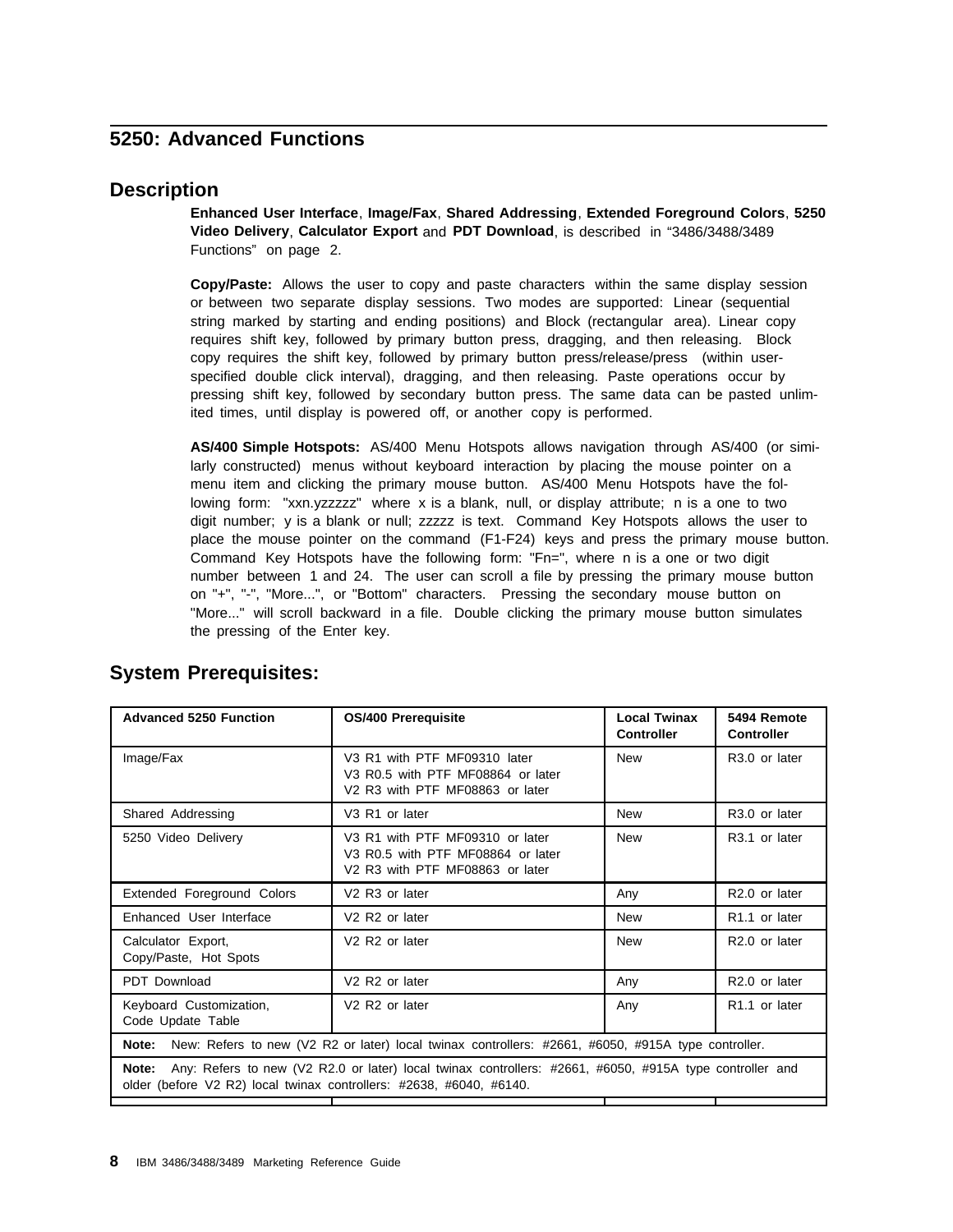## **3486/3488/3489 Parallel Printer Port: Printer Attachment**

• The parallel printer port can be used for local printing, or for host directed printing when the display is configured for a printer session.

### **Local Print**

- Screen Print: All screen data is printed.
- Trim Print: All the data defined by the *trim area* (rectangle) on the screen is printed.
- Image Print (3489): The image in the 3489 can be printed on the IBM 4019, 4029, 4039, 4076 and HEWLETT-PACKARD LaserJet\*\* III printers.

### **Host Print**

- The display emulates IBM 5256, IBM 4214, or IBM 3812-SCS printers. The following table lists the supported printers. For other printers not listed, refer to "Printer Definition Table (PDT) Download" on page 6
- IBM 3812-SCS Printer includes support for Computer-Output Reduction (COR) function. COR, along with Automatic Page Orientation, provides automatic adjustment of print output on selected page printers. Automatic adjustment includes: page orientation (rotation), font selection, lines per inch, and top/left margins. COR allows printer output to be modified automatically without changing paper settings.

| <b>Printer</b>                                                     | 5256 | 4214 | 3812-SCS |  |
|--------------------------------------------------------------------|------|------|----------|--|
| IBM Proprinter* I (4201-1)                                         | Yes  | Yes  |          |  |
| IBM Proprinter II (4201-2)                                         | Yes  | Yes  |          |  |
| IBM Proprinter III (4201-3)                                        | Yes  | Yes  |          |  |
| IBM Proprinter XL (4202-1,2)                                       | Yes  | Yes  |          |  |
| IBM Proprinter XL III (4202-3)                                     | Yes  | Yes  |          |  |
| IBM Proprinter X24E (4207-2)                                       | Yes  | Yes  | Yes      |  |
| IBM Proprinter XL24E (4208-2)                                      | Yes  | Yes  | Yes      |  |
| IBM Quietwriter* Printer (5201-1)                                  | Yes  | ---  |          |  |
| IBM Quietwriter II Printer (5201-2)                                | Yes  |      |          |  |
| IBM Quietwriter III Printer (5202)                                 | Yes  | Yes  | Yes      |  |
| IBM Quickwriter Printer (5204)                                     | Yes  | Yes  | Yes      |  |
| IBM Personal Page Printer (4216-10)                                | Yes  | Yes  | Yes      |  |
| IBM Proprinter 24P (IBM 4212)                                      | Yes  | Yes  | Yes      |  |
| IBM LaserPrinter (4019-001, E01)                                   | Yes  | Yes  | Yes-COR  |  |
| IBM LaserPrinter (4029) 1                                          | Yes  | Yes  | Yes-COR  |  |
| IBM LaserPrinter (4039)                                            | Yes  | Yes  | Yes-COR  |  |
| IBM Personal Printer Series II (2380/2381)                         | Yes  | Yes  | $- - -$  |  |
| IBM Personal Printer Series II (2390/2391)                         | Yes  | Yes  | Yes      |  |
| IBM InkJet* (IBM 4070)                                             | Yes  | Yes  | Yes      |  |
| IBM ExecJet* (IBM 4072)                                            | Yes  | Yes  | Yes      |  |
| IBM ExecJet* (IBM 4076)                                            | Yes  | Yes  | Yes      |  |
| IBM 4226 Printer Model 302                                         | Yes  | Yes  |          |  |
| HEWLETT-PACKARD** ThinkJet**                                       | Yes  | Yes  |          |  |
| HEWLETT-PACKARD LaserJet** III                                     | Yes  | Yes  | Yes-COR  |  |
| Notes:<br>The IBM LaserPrinter 4039 is supported by the 3489 only. |      |      |          |  |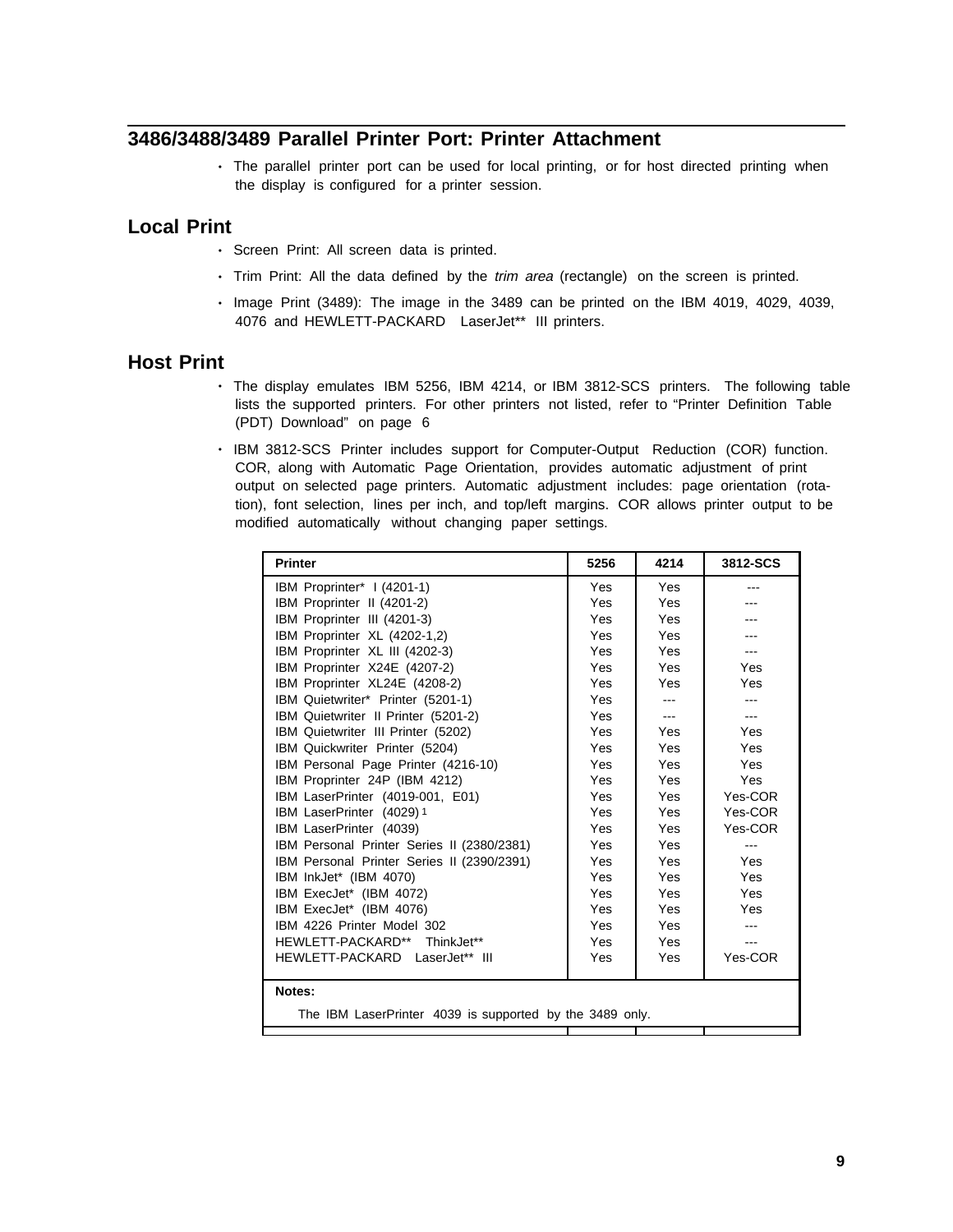# **3486/3488/3489 Keyboards**

## **122-Key Typewriter Keyboard**









## **102-Key IBM Enhanced Keyboard**

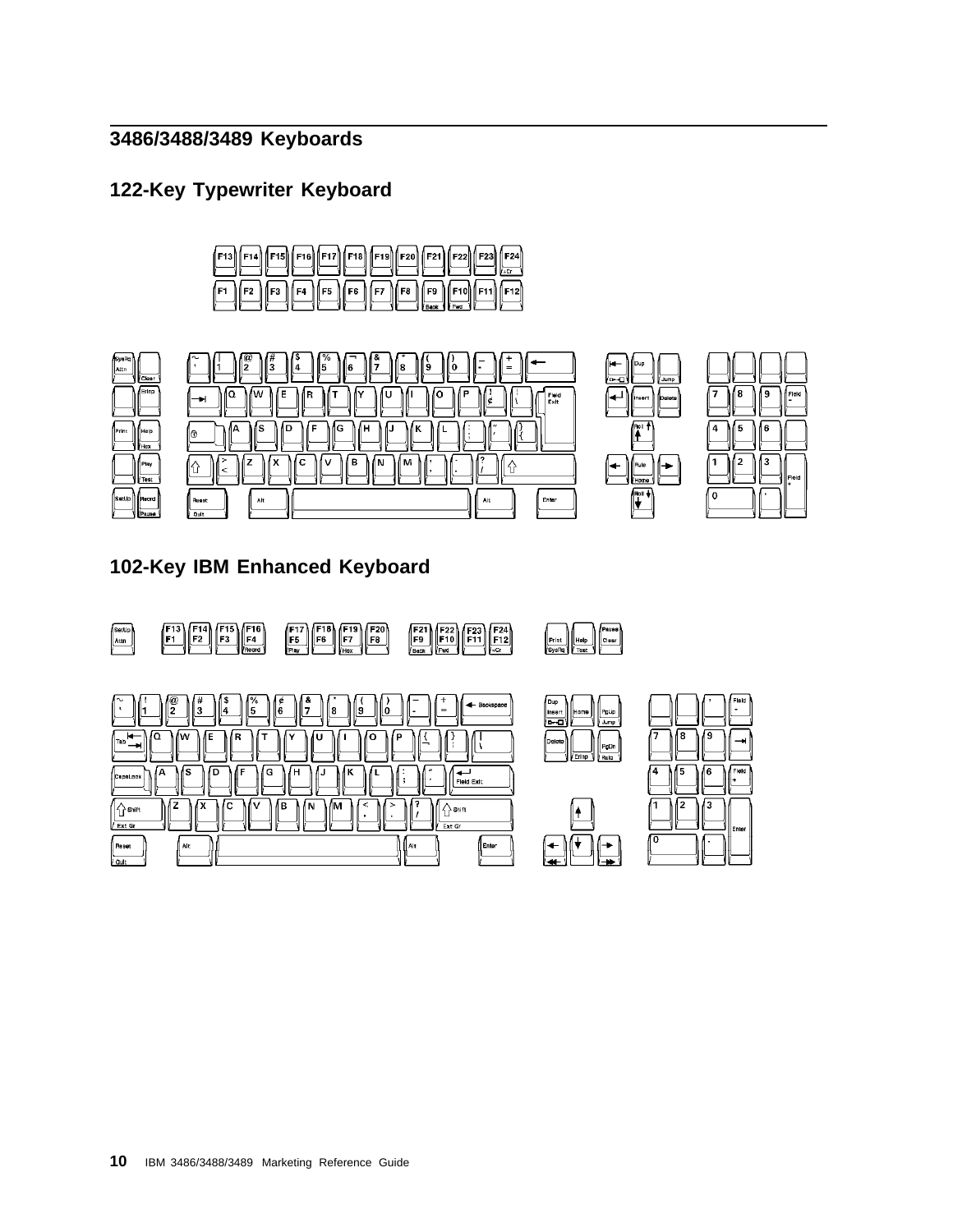## **International Standards, Guidelines and Programs**

### **ISO Standard 9241 Part 3**

This standard, developed by the ISO (International Organization for Standardization), addresses the following aspects of the monitor's operation:

- Character size, spacing, shape and clarity
- Screen linearity, "squareness", image stability -flicker and jitter
- Reflections and glare
- User controls brightness and contrast

### **MPR-II Guidelines**

This guideline, developed by the SWEDAC (Swedish Board for Technical Accreditation), recommends the limits for electric, magnetic, and electrostatic fields from workstations.

### **US EPA "Energy Star" Program**

A voluntary US EPA program for facilitating energy efficient office technology products.

The 3486 all models, and the 3488/3489 with selected IBM monitors meets the EPA "Energy Star" Program. For a list of supported monitors for attachment to the 3488/3489 refer to "IBM PC Monitor Attachment Support: 3488/3489" on page 17.

### **3486/3488/3489 Warranty, Maintenance, Service (US only)**

#### **Limited Warranty**

- 3486 includes a one-year or a three-year IBM On-Site Repair (IOR) limited warranty for the entire warranty period.
- 3488/3489 includes a one-year or a three-year limited warranty. First year of warranty is IBM On-site Repair (IOR). The second and third year of warranty is Customer Carry-In Repair (CCR) via mail-in. Note: Customers can upgrade to IOR for the second and third year of warranty.
- For information regarding the terms and conditions of IBM's statement of limited warranty, please call 1-800-772-2227 in the U.S. or 1-800-465-7999 in Canada. In other countries, contact your IBM representative. Copies of IBM's statement of limited warranty are available upon request.

#### **Maintenance**

• Following the warranty period, optional IBM On-Site Repair (IOR) maintenance, for a fee, is available.

### **Service**

• To obtain service, contact your reseller or call IBM at 1-800-IBM-SERV (426-7378). Note: Proof of purchase may be required.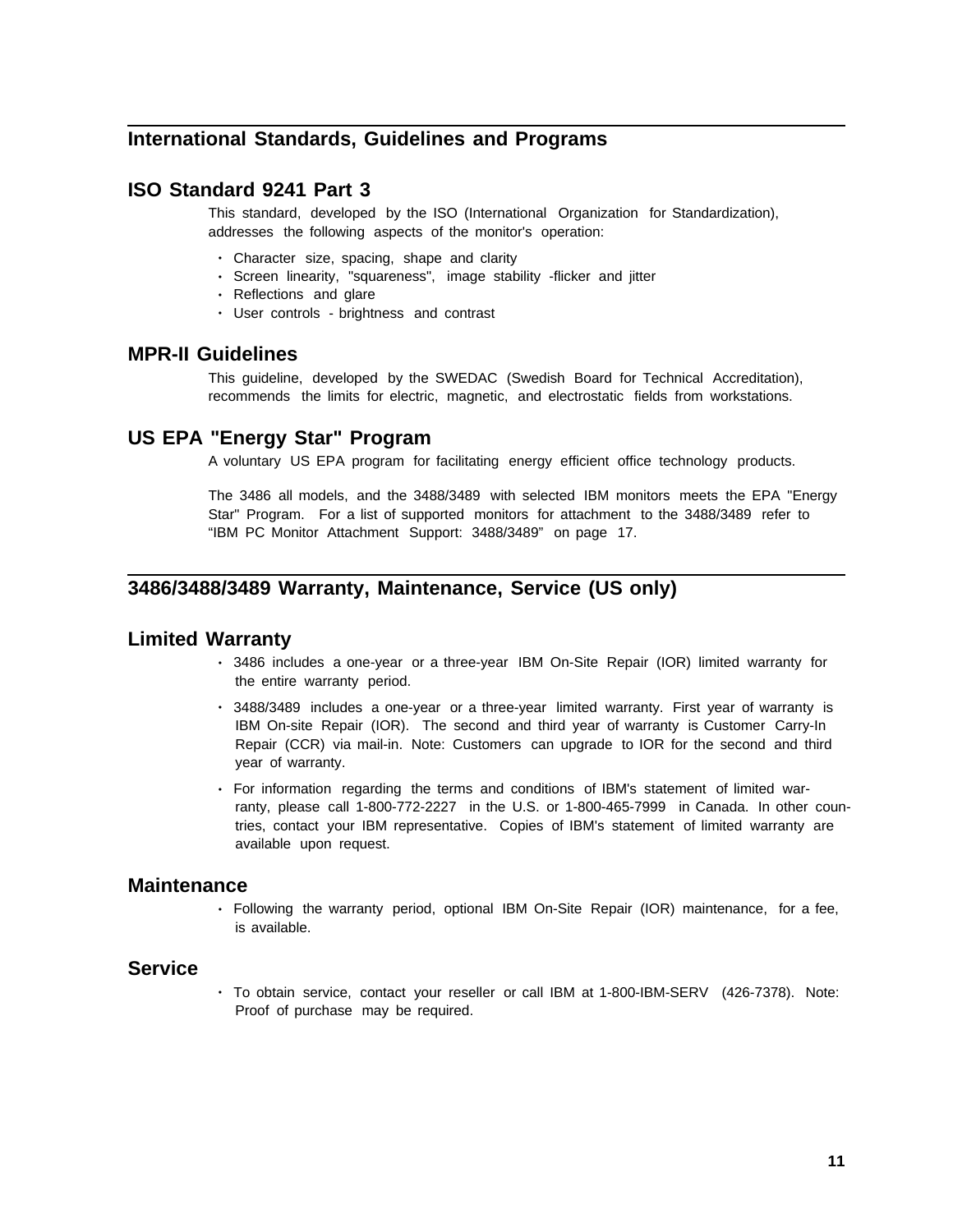# **3486/3488/3489 Feature Comparison Table**

| <b>Feature</b>                     | 3486-BG        | 3488-V           | 3489-V           |
|------------------------------------|----------------|------------------|------------------|
| Design                             | Integrated     | Modular          | Modular          |
| CRT Monitor                        | 14" Mono       | Selectable       | Selectable       |
| Viewable Image Size                | 11.3"          | Note 1           | Note 1           |
| Refresh Rate (hz)                  | 75             | Note 1           | Note 1           |
| <b>Brightness Control</b>          | Yes            | Yes <sup>1</sup> | Yes <sup>1</sup> |
| Contrast Control                   | Yes            | Yes <sup>1</sup> | Yes <sup>1</sup> |
| Tilt/Swivel Stand                  | Yes            | Yes <sub>1</sub> | Yes <sub>1</sub> |
| Desk/Floor/Wall Mount              | <u></u>        | Yes              | Yes              |
| 24 x 80 (Mode 2) Screen Format     | Yes            | Yes              | Yes              |
| 32 x 80 (Mode 3) Screen Format     | ---            | Yes              | Yes              |
| 43 x 80 (Mode 4) Screen Format     |                | Yes <sup>1</sup> | Yes <sup>1</sup> |
| 27 x 132 (Mode 5) Screen Format    | ---            | Yes <sub>1</sub> | Yes <sub>1</sub> |
| 49 x 80 (Twin) Screen Format       | محمد           | Yes <sup>1</sup> | Yes <sup>1</sup> |
| Maximum Host Sessions              | <b>DDP</b>     | <b>DDDDP</b>     | <b>DDDDP</b>     |
| Shared Addressing                  | $\overline{a}$ | Yes              | Yes              |
|                                    |                |                  |                  |
| Image/Fax                          | ---            | ---              | Yes              |
| PC/TV** Attachment                 | $---$          | ---              | Yes              |
| 5250 Video Delivery                | $\overline{a}$ | $---$            | Yes              |
| Variable Split Screen              | Yes            | Yes              | Yes              |
| Enhanced User Interface            | Yes            | Yes              | Yes              |
| <b>IBM Mouse</b>                   | Yes            | Yes              | Yes              |
| Light Pen                          | $\overline{a}$ | Yes              | Yes              |
|                                    |                |                  |                  |
| Color Palette (colors)             |                | 262,000          | 262,000          |
| Background Color Selection         | ---            | Yes <sub>1</sub> | Yes <sub>1</sub> |
| Foreground Color Selection         | ---            | Yes <sup>1</sup> | Yes <sup>1</sup> |
| Extended Foreground Colors         | ---            | Yes <sup>1</sup> | Yes <sup>1</sup> |
| Reverse Image                      | Yes            | Yes <sub>1</sub> | Yes <sub>1</sub> |
| Record/Play/Pause (keystrokes)     | 1,500          | 6,000            | 6,000            |
| Address Lock-out                   | <u></u>        | Yes              | Yes              |
| Vital Product Data                 | Yes            | Yes              | Yes              |
| Extended Character Buffer          | Yes            | Yes              | Yes              |
| Calculator                         | Yes            | Yes              | Yes              |
|                                    |                |                  |                  |
| Parallel Printer Port              | Yes            | Yes              | Yes              |
| Host, Local Screen-Trim Print      | Yes            | Yes              | Yes              |
| Local Image Print                  | <u></u>        | <u></u>          | Yes              |
| 5256/4214/3812 Printer Emulations  | Yes            | Yes              | Yes              |
| Printer Definition Table Download  | Yes            | Yes              | Yes              |
| <b>ASCII Transparency Mode</b>     | Yes            | Yes              | Yes              |
| Code Update Table                  | Yes            | Yes              | Yes              |
| Auto Dim                           | Yes            | Yes              | Yes              |
| Advanced Power Management          | Yes            | Yes <sub>1</sub> | Yes <sub>1</sub> |
| Security Lock                      | Key            | Password         | Password         |
| <b>MPR-II</b> Guidelines           | Yes            | Yes <sup>1</sup> | Yes <sup>1</sup> |
| ISO Standard 9241 Part 3           | Yes            | Yes <sub>1</sub> | Yes <sub>1</sub> |
| US EPA "Energy Star" Program       | Yes            | Yes <sup>1</sup> | Yes <sup>1</sup> |
| One or three-year Limited Warranty | Yes            | Yes              | Yes              |
| Notes:                             |                |                  |                  |
|                                    |                |                  |                  |
| Function is monitor dependent<br>1 |                |                  |                  |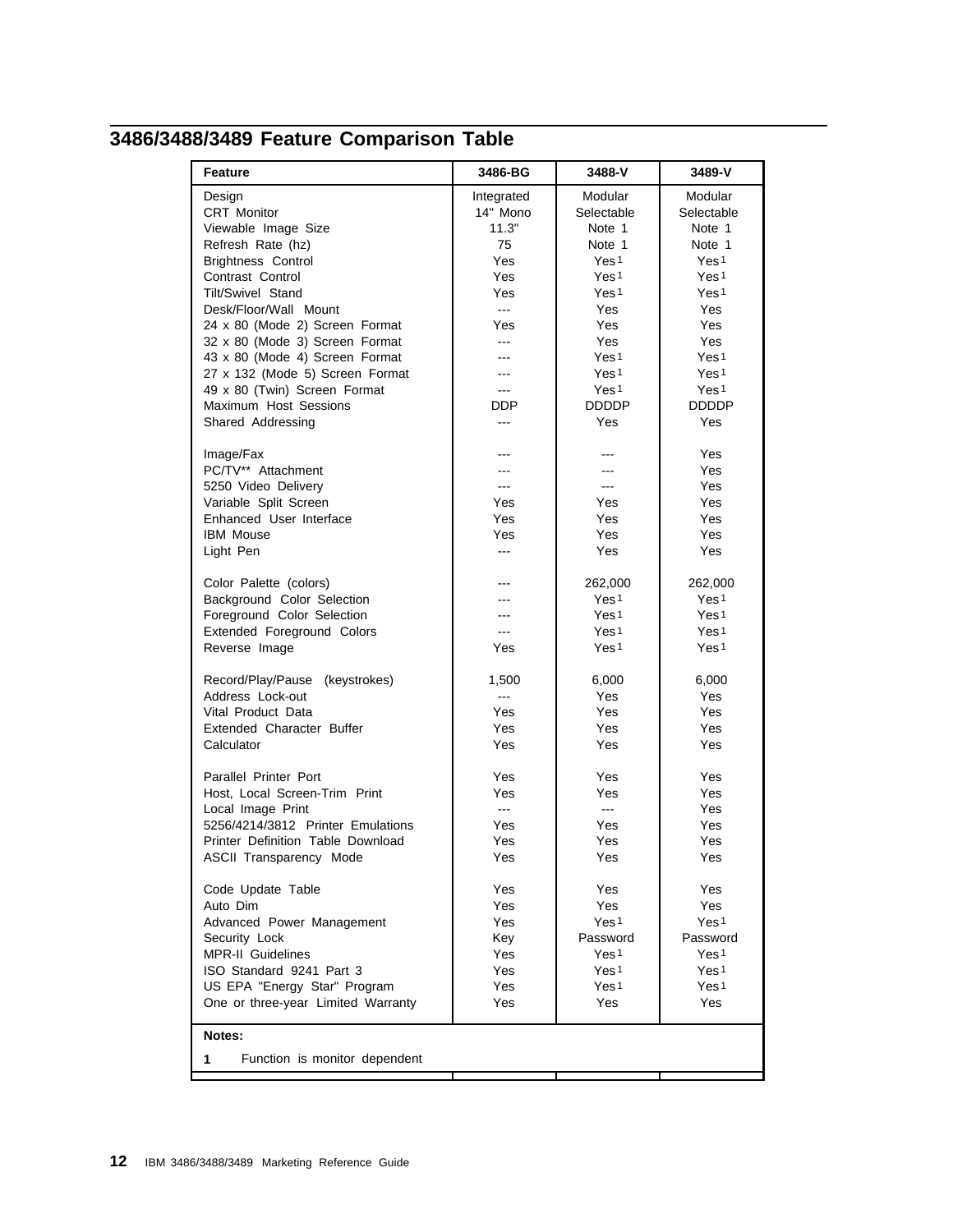## **3486/3488/3489 Ordering: Machine-Model-Feature (via AAS)**

| <b>Machine-Model</b><br><b>Feature Code</b> | <b>Description</b>                                                                               |
|---------------------------------------------|--------------------------------------------------------------------------------------------------|
| 3486-BG1<br>3486-BG3                        | Green video element, 1-year limited warranty 4<br>Green video element, 3-year limited warranty 4 |
| 3486-BGZ                                    | AS/400 Total System Package (TSP) model 3486-BG3 3                                               |
| 3488-V11                                    | 3488 Modular Logic Unit only (no IBM PC monitor), 1-year limited warranty 4                      |
| 3488-V13                                    | 3488 Modular Logic Unit only (no IBM PC monitor), 3-year limited warranty 4                      |
| 3488-V1Z                                    | AS/400 Total System Package (TSP) model 3488-V13 3,5                                             |
| 3489-V11                                    | 3489 Modular Logic Unit only (no IBM PC monitor), 1-year limited warranty 4                      |
| 3489-V13                                    | 3489 Modular Logic Unit only (no IBM PC monitor), 3-year limited warranty 4                      |
| 3489-V1Z                                    | AS/400 Total System Package (TSP) model 3489-V13 3,5                                             |
| FC5000                                      | AS/400 Total Systems Package Specify (TSP only, required)                                        |
| FC5900                                      | AS/400 Total Systems Package Twinax 20-ft cable (TSP only1)                                      |
| FC9122                                      | 3486/3488/3489 122-key Typewriter Keyboard                                                       |
| FC9131                                      | 3486/3488/3489 102-key IBM Enhanced Keyboard                                                     |
| FC9201                                      | 3486 Tilt/Swivel Stand                                                                           |
| FC9986                                      | 3486/3488/3489 Power cord 6 foot for Chicago, IL.                                                |
| FC5182                                      | IBM Mouse 2                                                                                      |
| Notes:                                      |                                                                                                  |
|                                             | 1 Orderable for up to two TSP models per AS/400.                                                 |
| 2 Not available on TSP models.              |                                                                                                  |
|                                             | 3 Available only with AS/400 Total System Package (TSP) system orders.                           |

- **4** For more information, refer to "3486/3488/3489 Warranty, Maintenance, Service (US only)" on page 11.
- **5** IBM offers a 6546-0AZ (G54 TSP) PC Monitor.

## **3486/3488/3489 Ordering: Part Number (via GEMS)**

| <b>Part Number</b>                                                                                      | <b>Machine-Model</b> | Monitor 1    | <b>Limited Warranty 2</b> | Keyboard       | <b>Stand</b>       |
|---------------------------------------------------------------------------------------------------------|----------------------|--------------|---------------------------|----------------|--------------------|
| 49G2461                                                                                                 | 3486-BG1             | Green Video  | 1 year                    | 122-Typewriter | <b>Tilt-Swivel</b> |
| 49G2462                                                                                                 | 3486-BG1             | Green Video  | 1 year                    | 102-Enhanced   | <b>Tilt-Swivel</b> |
| 49G2473                                                                                                 | 3486-BG3             | Green Video  | 3 year                    | 122-Typewriter | <b>Tilt-Swivel</b> |
| 49G2474                                                                                                 | 3486-BG3             | Green Video  | 3 year                    | 102-Enhanced   | <b>Tilt-Swivel</b> |
|                                                                                                         |                      |              |                           |                |                    |
| 66G1845                                                                                                 | 3488-V11             | Not Included | 1 year                    | 122-Typewriter | -----              |
| 66G1847                                                                                                 | 3488-V11             | Not Included | 1 year                    | 102-Enhanced   |                    |
| 66G1860                                                                                                 | 3488-V13             | Not Included | 3 year                    | 122-Typewriter | -----              |
| 66G1862                                                                                                 | 3488-V13             | Not Included | 3 year                    | 102-Enhanced   |                    |
|                                                                                                         |                      |              |                           |                |                    |
| 66G7725                                                                                                 | 3489-V11             | Not Included | 1 year                    | 122-Typewriter |                    |
| 66G7727                                                                                                 | 3489-V11             | Not Included | 1 year                    | 102-Enhanced   | -----              |
| 66G7740                                                                                                 | 3489-V13             | Not Included | 3 year                    | 122-Typewriter |                    |
| 66G7742                                                                                                 | 3489-V13             | Not Included | 3 year                    | 102-Enhanced   | -----              |
|                                                                                                         |                      |              |                           |                |                    |
| Notes:                                                                                                  |                      |              |                           |                |                    |
| 4. Far mens information, an IDM DO Monitor attachment to the 0400/0400, refer to "IDM DO Monitor Attack |                      |              |                           |                |                    |

**1** For more information on IBM PC Monitor attachment to the 3488/3489, refer to "IBM PC Monitor Attachment Support: 3488/3489" on page 17.

**2** For more information, refer to "3486/3488/3489 Warranty, Maintenance, Service (US only)" on page 11.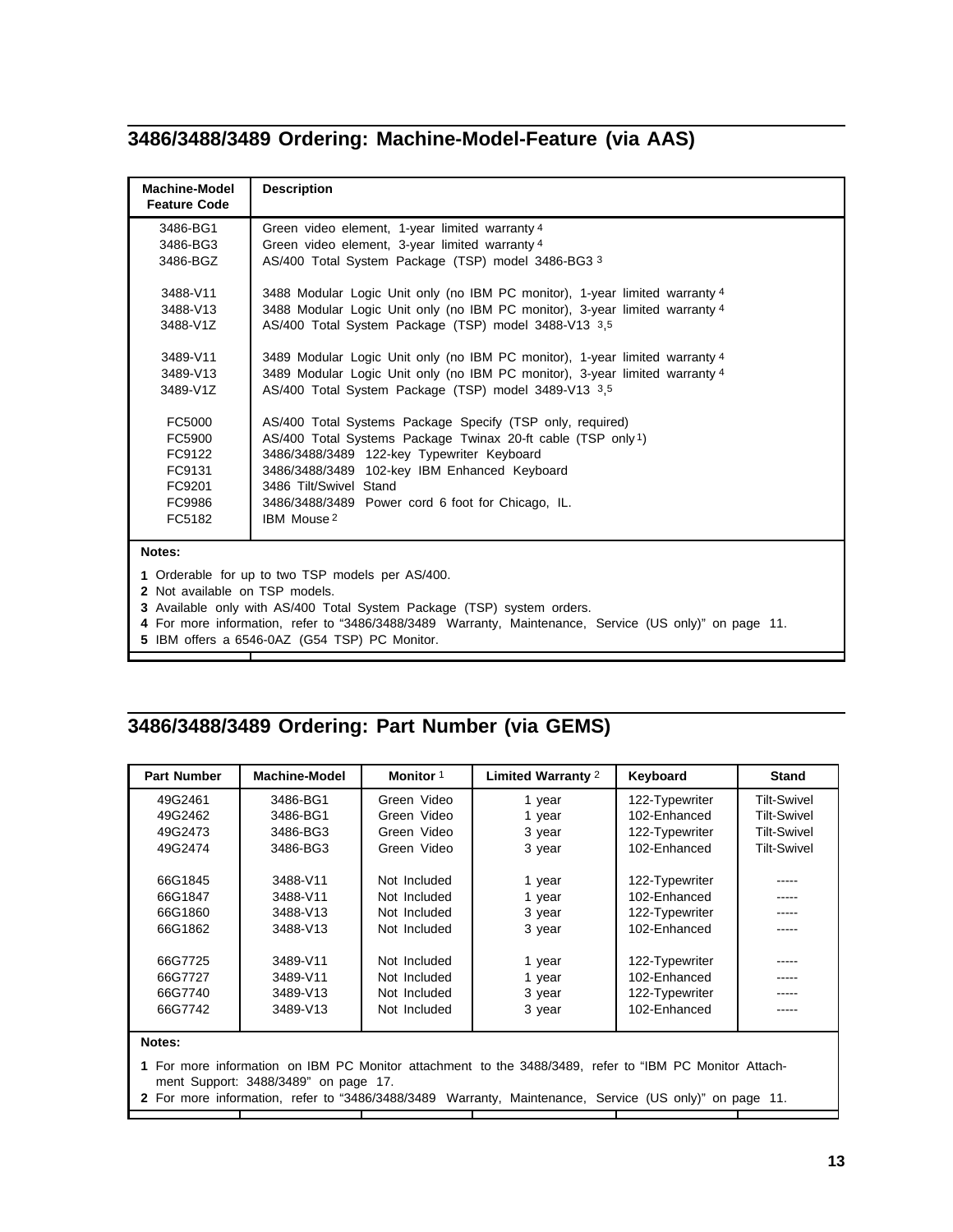## **3486/3488/3489 What Is Provided**

### **3486 Model BG**

- 14" FST (11.3" Viewable Image Size) Green Monochrome CRT Video Element.
- Tilt/Swivel (T/S) Stand
- Connecting the IBM 3486 to System/36 or AS/400 manual

### **3488 Model V**

• 3488 Modular Logic Unit without an IBM monitor. Note: For more information about IBM monitors, refer to "IBM PC Monitor Attachment Support: 3488/3489" on page 17.

### **3489 Model V**

• 3489 Modular Logic Unit without an IBM PC monitor. Note: For more information about IBM PC monitors, refer to "IBM PC Monitor Attachment Support: 3488/3489" on page 17.

### **3486/3488/3489 Common**

- Keyboard:
	- 122-key Typewriter or
	- 102-key IBM Enhanced
- Power Cord 9 foot or 6 foot (Chicago only)
- Auto Termination Unit
- User's Guide
- 1-year or 3-year limited warranty. For warranty information, refer to "3486/3488/3489 Warranty, Maintenance, Service (US only)" on page 11.

### **3486/3488/3489 Element Part Numbers**

| Item                                           | <b>Manufactured</b><br><b>Part Number</b> | <b>Ordering Part</b><br><b>Number</b> |
|------------------------------------------------|-------------------------------------------|---------------------------------------|
| 3486-BG Green Video                            | 06G6331                                   | 06G6330                               |
| 3486 Tilt/Swivel (T/S) Stand                   | 09F4221                                   | 23F1841                               |
| 3486 User's Guide Ship Group                   | 06G9677                                   | 06G9669                               |
| 3488-V Modular Logic Unit                      | 66G1721                                   | 66G1721                               |
| 3488 User's Guide Ship Group                   | 66G1733                                   | 66G1764                               |
| 3489-V Modular Logic Unit                      | 66G7665                                   | 66G7665                               |
| 3489-V User's Guide Ship Group                 | 66G7671                                   | 66G7687                               |
| 122-key Typewriter Keyboard                    | 1394167                                   | 1394167                               |
| 102-key IBM Enhanced Keyboard                  | 1394193                                   | 1394193                               |
| Power Cord 9 ft.                               | 6952300                                   | 6952300                               |
| Power Cord 6 ft. (Chicago)                     | 6952301                                   | 6952301                               |
| Auto Termination Unit                          | 23F3794                                   | 23F3794                               |
| RJ (Male) to Mini-Din (Female) Converter Cable | 66G8046                                   | 66G8046                               |
| RJ (Female) to Mini-Din (Male) Converter Cable | 66G8047                                   | 66G8047                               |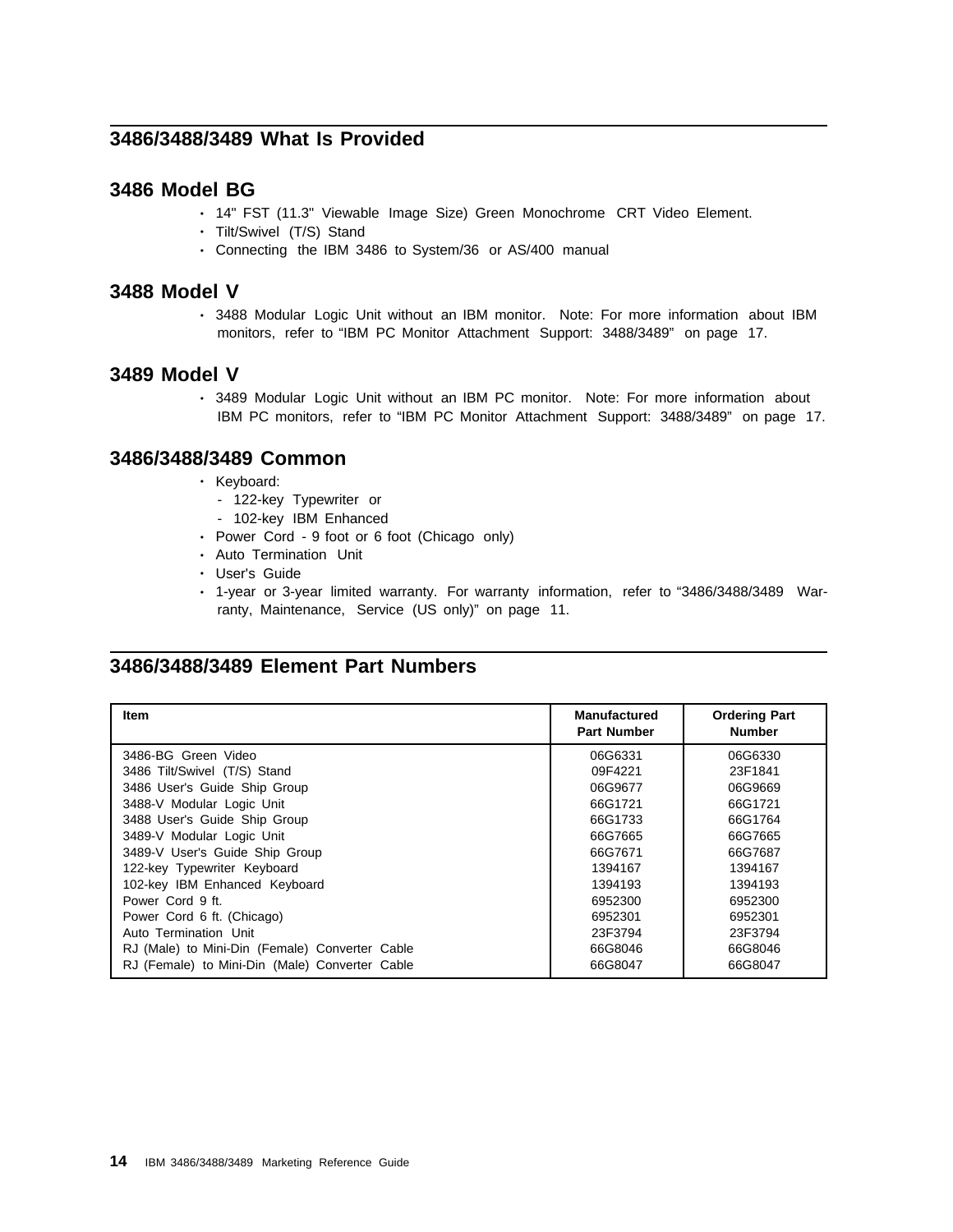# **3486 Technical Specifications**

# **Physical**

| <b>Element</b>                   | Width                       | <b>Depth</b>      | Height            | Weight                            |
|----------------------------------|-----------------------------|-------------------|-------------------|-----------------------------------|
| Video with tilt/swivel<br>stand  | 334 mm (13.1 in.)           | 328 mm (12.9 in.) | 344 mm (13.5 in.) | 9.1 kg (20.0 lb)                  |
| 122-key Typewriter<br>Keyboard   | 533 mm $(21.0 \text{ in.})$ | 215 mm (8.5 in.)  | 64 mm (2.5 in.)   | $2.5 \text{ kg} (5.5 \text{ lb})$ |
| 102-key IBM Enhanced<br>Keyboard | 488 mm (19.2 in.)           | 210 mm (8.3 in.)  | 40 mm (1.6 in.)   | 2.3 kg $(5.1 \text{ lb})$         |

| <b>Element</b>       | Tilt                | Swivel     |  |
|----------------------|---------------------|------------|--|
| Tilt/Swivel<br>Stand | +15<br>. -5 °<br>to | 90°<br>+/- |  |

# **Format, Resolution, Viewable Image Size**

| Format                                                                                       | <b>Resolution</b>    | Viewable Image Size |  |
|----------------------------------------------------------------------------------------------|----------------------|---------------------|--|
| 80 columns by 24 rows (Mode 2)                                                               | 720 pels by 404 pels | 235 mm by 166 mm    |  |
| Notes:                                                                                       |                      |                     |  |
| Resolution and Viewable Image Size includes the divider and Operator Information Area (OIA). |                      |                     |  |

## **Environmental**

| <b>Environment</b> | Temperature                  | <b>Relative Humidity</b> | <b>Wet Bulb</b> |
|--------------------|------------------------------|--------------------------|-----------------|
| Operating          | 10.0 - 40.0 °C (50 - 105 °F) | $8 - 80\%$               | 27.0 °C (80 °F) |
| Non-Operating      | 10.0 - 52.0 °C (50 - 125 °F) | $8 - 80%$                | 27.0 °C (80 °F) |

## **Electrical**

| Voltage                                | Power                      | Consumption     | <b>Heat Output</b> |  |
|----------------------------------------|----------------------------|-----------------|--------------------|--|
| 100 - 250 V ac, 50/60 Hz, Single Phase | $0.06$ kV A, $0.3 - 0.6$ A | 30 watts (Avg.) | 102 BTU/hr         |  |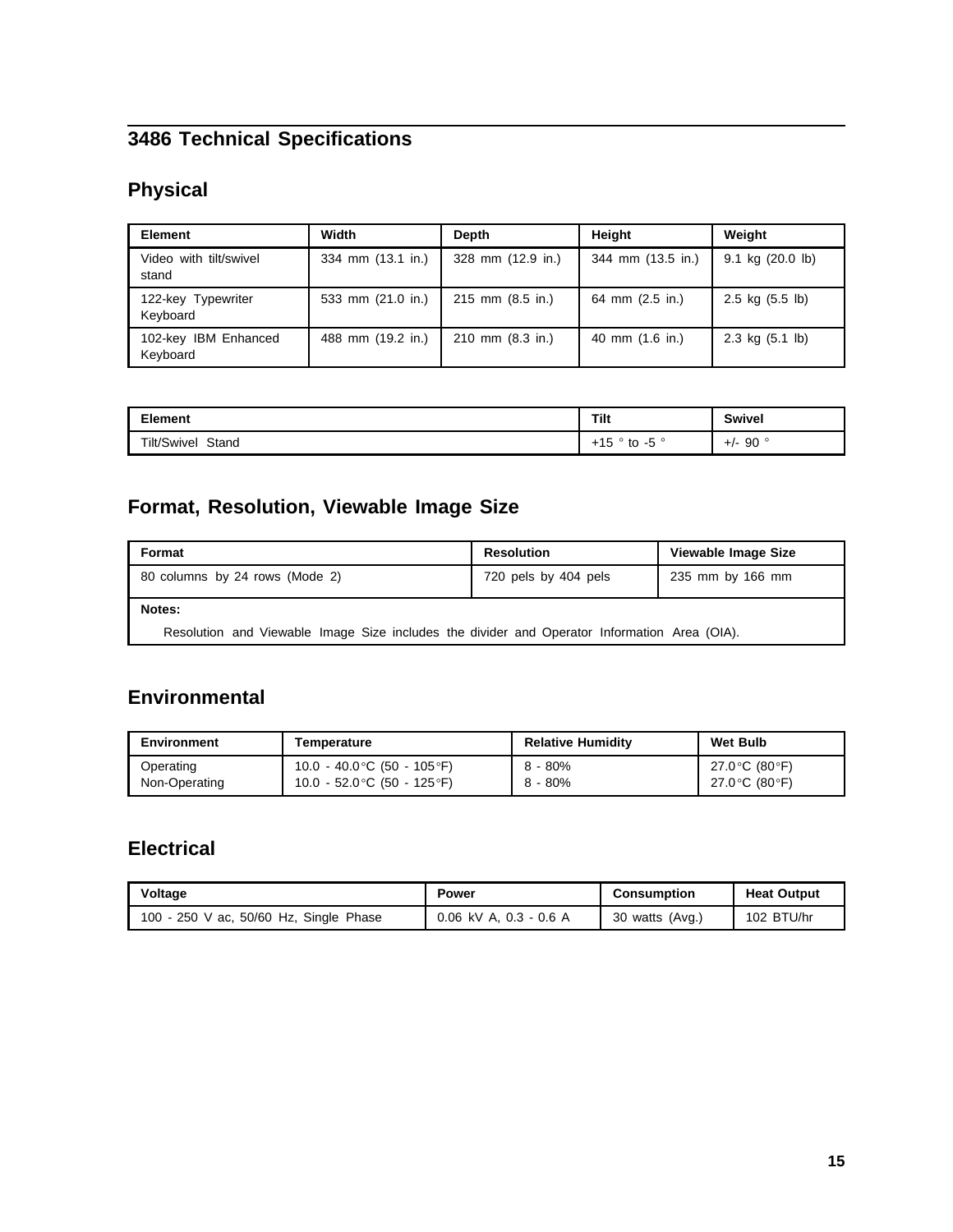## **3488/3489 Technical Specifications**

## **Physical**

| <b>Element</b>                    | Width             | Depth                      | Height            | Weight                    |
|-----------------------------------|-------------------|----------------------------|-------------------|---------------------------|
| Modular Logic Unit                | 322 mm (12.7 in.) | 322 mm (12.7 in.)          | 60 mm (2.4 in.)   | 2.6 kg $(5.7 \text{ lb})$ |
| Modular Logic Unit<br>Floor mount | 322 mm (12.7 in.) | 60 mm (2.4 in.)            | 360 mm (14.2 in.) | 3.2 kg $(7.1 \text{ lb})$ |
| 122-key Typewriter<br>Keyboard    | 533 mm (21.0 in.) | 215 mm (8.5 in.)           | 64 mm (2.4 in.)   | $2.5 \text{ kg}$ (5.5 lb) |
| 102-key IBM Enhanced<br>Keyboard  | 488 mm (19.2 in.) | 210 mm $(8.3 \text{ in.})$ | 40 mm (1.6 in.)   | 2.3 kg $(5.1 \text{ lb})$ |

## **Screen Formats, Resolution**

Supported screen formats and screen resolution is monitor dependent. For a list, refer to "IBM PC Monitor Attachment Support: 3488/3489" on page 17.

## **Environmental (Modular Logic Unit Only)**

| Environment   | Temperature                                  | <b>Relative Humidity</b> | <b>Wet Bulb</b> |
|---------------|----------------------------------------------|--------------------------|-----------------|
| Operating     | 10.0 - 40.0 °C (50 - 104 °F)                 | $8 - 80\%$               | 27.0 °C (81 °F) |
| Non-Operating | 10.0 $-60.0^{\circ}$ C (34 $-140^{\circ}$ F) | $5 - 80%$                | 29.0 °C (84 °F) |

## **Electrical (Modular Logic Unit Only)**

| Voltage                                | <b>Power</b>     | Consumption    | <b>Heat Output</b> |
|----------------------------------------|------------------|----------------|--------------------|
| 100 - 250 V ac, 50/60 Hz, Single Phase | 0.020 kVA, 0.2 A | ' watts (Avg.) | 37 BTU/hr          |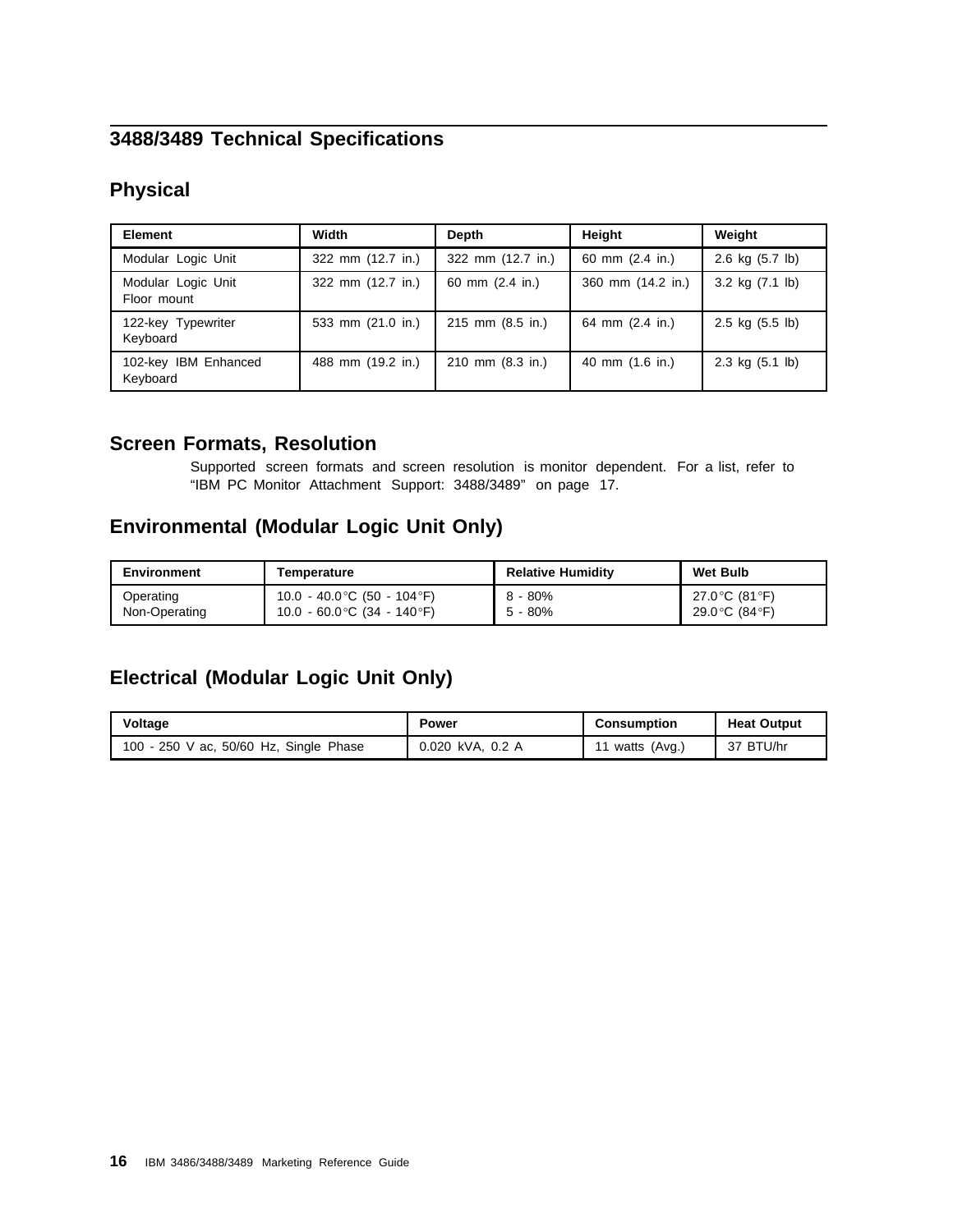### **IBM PC Monitor Attachment Support: 3488/3489**

### **General**

The following table lists the supported IBM monitors:

- **Monitor**: Lists the Machine Type-Model. Optional monitor Brand Name is listed in parenthesis. Not all monitors are available in every geography.
- **Tube Size and Type**: Tube Size is the CRT diagonal dimension and the Tube Type is the CRT technology.
- **Viewable Image Size**: Lists the monitor's viewable image size.
- **Notes**: List any notes that may apply to a monitor.
- **M2 (Mode 2)**: Supports 24 rows by 80 columns (Mode 2) screen format. Italics/Underscore indicate ISO 9241 Part 3 compliant.
- **M3 (Mode 3)**: Supports 32 rows by 80 columns (Mode 3) screen format. Italics/Underscore indicate ISO 9241 Part 3 compliant.
- **M4 (Mode 2)**: Supports 43 rows by 80 columns (Mode 4) screen format. Italics/Underscore indicate ISO 9241 Part 3 compliant.
- **M5 (Mode 5)**: Supports 27 rows by 132 columns (Mode 5) screen format. Italics/Underscore indicate ISO 9241 Part 3 compliant.
- **M6 (Mode 6)**: Supports 49 rows by 80 columns twin screen (Mode 6) format.
- **RR (Refresh Rate)**: Lists the monitor's operating refresh rate.
- **Group**: Defines the screen resolution (Group A or Group B) when operating in M2, M3, M4, M5 or M6.

| <b>Screen Formats</b>                  | <b>Resolution - Group A</b> | <b>Resolution - Group B</b> |
|----------------------------------------|-----------------------------|-----------------------------|
| 80 columns by 24 rows (M2/Mode 2)      | 960 pels by 529 pels        | 720 pels by 479 pels        |
| 80 columns by 32 rows (M3/Mode 3)      | 960 pels by 499 pels        | 720 pels by 466 pels        |
| 80 columns by 43 rows (M4/Mode 4)      | 960 pels by 664 pels        | 720 pels by 444 pels        |
| 132 columns by 27 rows (M5/Mode 5)     | 1188 pels by 508 pels       | 1188 pels by 480 pels       |
| 80 columns by 49 rows (M6/Twin Screen) | 960 pels by 654 pels        | Not Supported               |

#### **Notes:**

Resolution - Group A allows the monitor the capability to display characters using an ergonomic character font.

- **Monitor Adapter**: The monitor adapter part number required. IBM includes an adapter with every 3488 or 3489. If the adapter is not used, monitor operates as follows:
	- M2, M3, M4 is supported, M5 or M6 is not supported.
	- Power Management to US EPA Energy Star levels are not supported.
	- Monitors operate in 60 hz refresh rate.
	- Monitors operate in Group B screen resolution (ergonomic character font is not supported).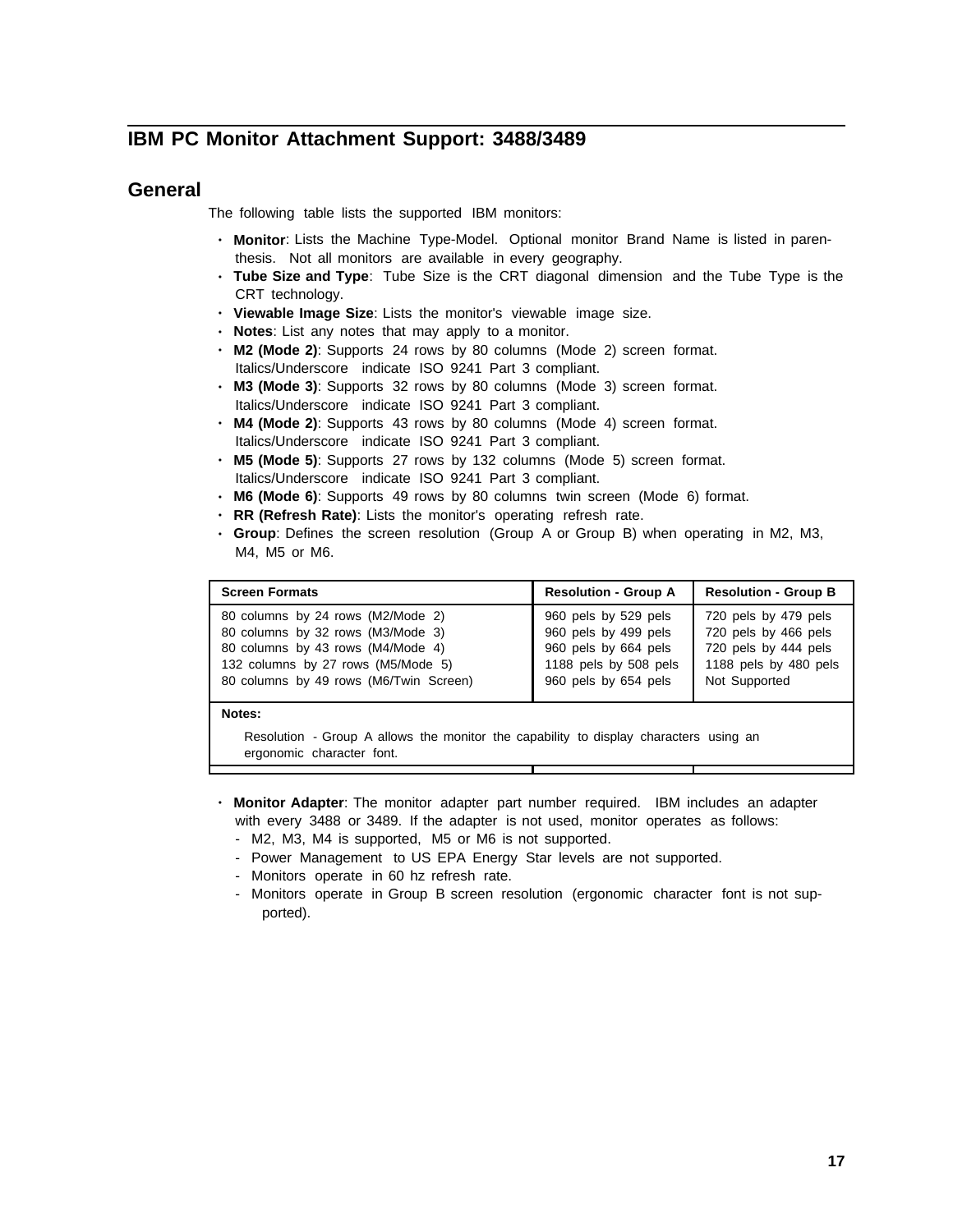| <b>Monitor</b>    | <b>Tube and</b><br><b>Size Type</b> | <b>Viewable</b><br><b>Image Size</b> | M2         | <b>M3</b>  | M4   | M <sub>5</sub> | M <sub>6</sub> | <b>RR</b> | Group | <b>Monitor</b><br><b>Adapter</b> |
|-------------------|-------------------------------------|--------------------------------------|------------|------------|------|----------------|----------------|-----------|-------|----------------------------------|
| 6540(G42)         | 14" Conv.                           | 13.2"                                | Yes        | Yes        | ---  | Yes            | $--$           | 75        | A     | 96G1999                          |
| 6540(G42) 4       | 14"<br>Conv.                        | 13.2"                                | Yes        | Yes        | Yes  | Yes            | $--$           | 75        | B     |                                  |
| 6541(G51)         | 15" FST                             | 13.6"                                | Yes        | Yes        | $--$ | Yes            | $--$           | 75        | A     | 96G1999                          |
| 6541(G51) 4       | <b>15" FST</b>                      | 13.6"                                | Yes        | Yes        | Yes  | Yes            | $--$           | 75        | B     |                                  |
| 6546-xAx(G54)     | <b>15" FST</b>                      | 13.7"                                | Yes        | Yes        | Yes  | Yes            | Yes            | 75        | A     | 96G1999                          |
| 6547-xAx(G74)     | 17" FST                             | 15.9"                                | Yes        | Yes        | Yes  | Yes            | Yes            | 75        | A     | 96G1999                          |
| 6549-x0x(G94)     | 19" FST                             | 17.8"                                | Yes        | Yes        | Yes  | Yes            | Yes            | 75        | A     | 96G1999                          |
|                   |                                     |                                      |            |            |      |                |                |           |       |                                  |
| 6542-1xx(G40)     | 14"<br>Conv.                        | 12.3"                                | Yes        | Yes        | Yes  | ---            | $--$           | 60        | B     |                                  |
| 6542-1xx(G40) 1,2 | 14"<br>Conv.                        | 12.3"                                | Yes        | Yes        | Yes  | Yes            | ---            | 72        | B     |                                  |
| 6542-3xx(G41)     | 14"<br>Conv.                        | 13.0"                                | <u>Yes</u> | <u>Yes</u> | Yes  | Yes            | Yes            | 75        | A     | 96G1999                          |
| 6543-3xx(G50)     | 15" FST                             | 13.4"                                | Yes        | Yes        | Yes  | Yes            | Yes            | 75        | A     | 96G1999                          |
| 6546-x0x(G52)     | 15" FST                             | 13.6"                                | Yes        | Yes        | Yes  | Yes            | Yes            | 75        | A     | 96G1999                          |
| 6544-xxx(G70) 3   | <b>17" FST</b>                      | 15.7"                                | Yes        | Yes        | Yes  | Yes            | Yes            | 75        | A     | 96G1999                          |
| 6547-x0x(G72)     | 17" FST                             | 15.7"                                | Yes        | Yes        | Yes  | Yes            | Yes            | 75        | A     | 96G1999                          |
| 6545-xxx(G200)    | 20"<br>Conv.                        | 18.4"                                | Yes        | Yes        | Yes  | Yes            | Yes            | 75        | A     | 96G1999                          |
| 6324(14V)         | Conv.<br>14"                        | 13.0"                                | <u>Yes</u> | <u>Yes</u> | Yes  | Yes            | Yes            | 75        | Α     |                                  |
| 6325(15V)         | <b>FST</b><br>15"                   | 13.7"                                | Yes        | Yes        | Yes  | Yes            | Yes            | 75        | Α     |                                  |
| 6327(17V)         | 17" FST                             | 15.6"                                | Yes        | Yes        | Yes  | Yes            | Yes            | 75        | A     |                                  |
| 9524(14P)         | 14"<br>Conv.                        | 13.0"                                | Yes        | Yes        | Yes  | Yes            | Yes            | 75        | Α     |                                  |
| 9525(15P)         | <b>FST</b><br>15"                   | 13.7"                                | Yes        | Yes        | Yes  | Yes            | Yes            | 75        | A     |                                  |
| 9527(17P) 3       | 17"<br>Conv.                        | 15.4"                                | <u>Yes</u> | Yes        | Yes  | Yes            | Yes            | 75        | A     |                                  |
| 6527              | 9"<br>Conv.                         | 8.0"                                 | Yes        | Yes        | Yes  | $- - -$        | $--$           | 60        | B     |                                  |
|                   |                                     |                                      |            |            |      |                |                |           |       |                                  |

#### **Notes:**

**1** By default, the 6542-1xx operates at M2, M3, M4 at 60Hz Refresh Rate. The 6542-1xx is capable of operating in M2, M3, M4, M5 at 72Hz Refresh Rate. Function must be manually selected by:

- To enable M2, M3, M4, M5 at 72Hz Refresh Rate, using '3488/3489 Resolution Override Option: From the 3488/3489, press 'ALT-F20' from 'Test Workstation' menu, press 'F3' to change the indicator on status line to "M2", then press 'Enter' to save.
- **2** The 6542-1xx supports power saver to US EPA Energy Star Levels. Function must be manually selected by:
	- To enable Power Management: From the 3488/3489, press 'ALT-F18' from 'Test Workstation' menu, press 'F2' to change the indicator on status line to "S1", then press 'Enter' to save.
- **3** The 6544, 9527 are capable of ISO compliance in M2. Function must be manually selected by:
	- To enable ISO compliant Alternate Font type, using '3488/3489 Resolution Override Option: From the 3488/3489, press 'ALT-F20' from 'Test Workstation' menu, press 'F7' to change the indicator on status line to "M6", then press 'Enter' to save.
- **4** The 6540, 6541 is capable of operating in M2, M3, M4, M5 at 75Hz Refresh Rate, Group 'B' Screen Resolution, and Power Management. Function must be manually selected by:
	- Remove the Monitor adapter.
	- To enable Power Management: From the 3488/3489, press 'ALT-F18' from 'Test Workstation' menu, press 'F2' to change the indicator on status line to "S1", then press 'Enter' to save
	- To enable M2, M3, M4, M5 at 75Hz Refresh Rate, using '3488/3489 Resolution Override Option: From the 3488/3489, press 'ALT-F20' from 'Test Workstation' menu, press 'F5' to change the indicator on status line to "M4", then press 'Enter' to save.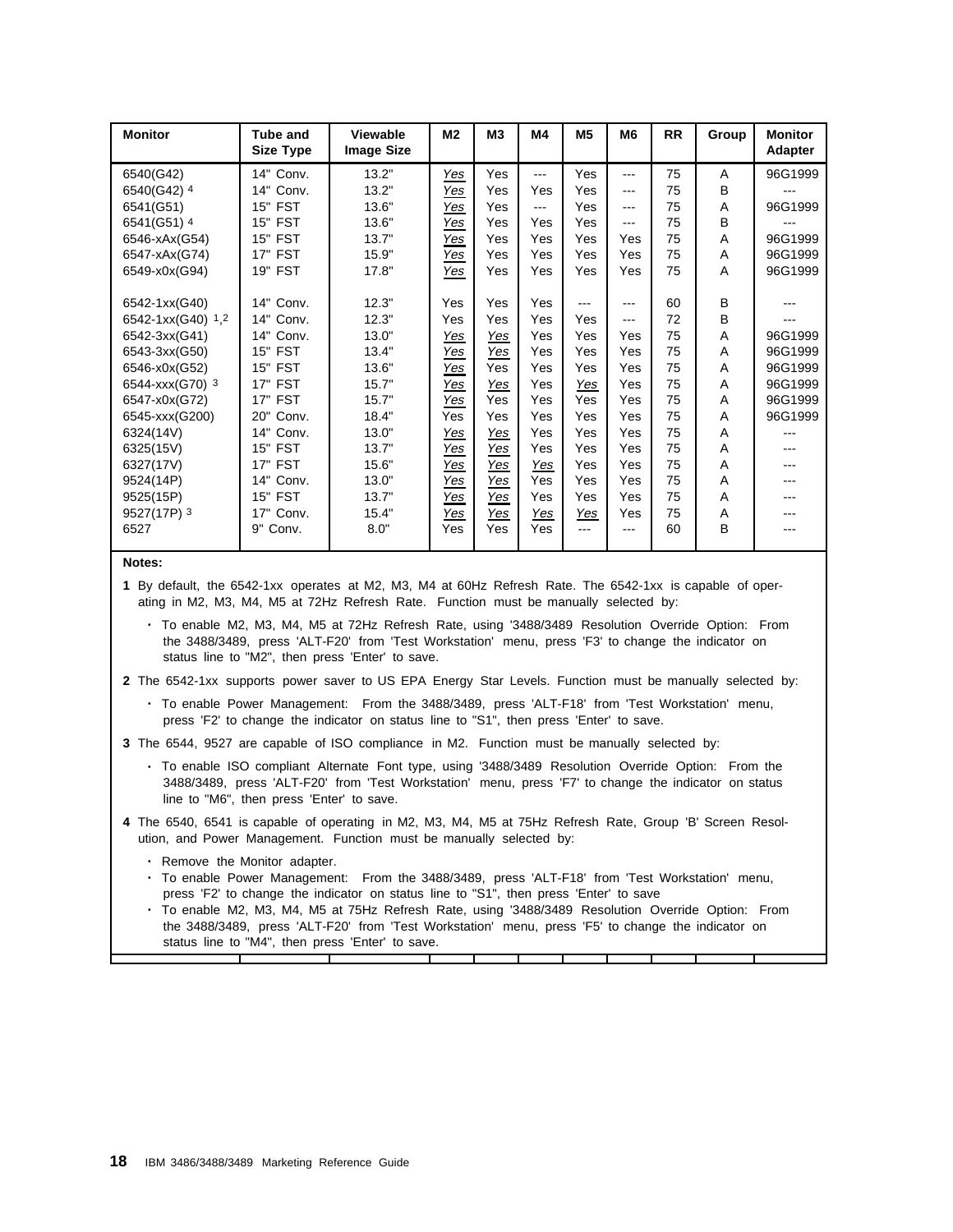## **Resolution Override Option**

This sections describes the 3488/3489 Resolution Override option. This option overrides the default resolution and refresh rate, of the monitor attached, with one of Resolution Override Modes shown in the table below. The following may be used for the monitor to display Mode 5 (27 rows by 132 columns) or Mode 6 Twin Screen (49 rows by 80 columns) if the monitor has the capability.

**Note:** If you do override with a resolution which does not meet, or exceeds, the capability of the monitor attached, unpredictable results can occur.

| 3488/3489<br><b>Resolution Override</b><br>Mode | <b>Resolution (Screen Format)</b>                                                                                                  | <b>Monitor's</b><br>Operating<br><b>Refresh Rate</b> | <b>Monitor's</b><br><b>Operating</b><br><b>Horizontal</b><br><b>Line Rate</b> |
|-------------------------------------------------|------------------------------------------------------------------------------------------------------------------------------------|------------------------------------------------------|-------------------------------------------------------------------------------|
| $MO$ .<br>(Monitor Default Mode)                | Based on IBM Monitor 1<br>attached                                                                                                 | Based on IBM<br>Monitor 1<br>attached                | Based on IBM<br>Monitor 1<br>attached                                         |
| $M1$ .                                          | 720 by 479 (Mode 2/M2)                                                                                                             | 60                                                   | 31.5 KHz                                                                      |
|                                                 | 720 by 466 (Mode 3/M2)                                                                                                             | 60                                                   | 31.5 KHz                                                                      |
|                                                 | 720 by 444 (Mode 4/M4)                                                                                                             | 60                                                   | 31.5 KHz                                                                      |
| M2                                              | 720 by 479 (Mode 2/M2)                                                                                                             | 72                                                   | 37.8 KHz                                                                      |
|                                                 | 720 by 466 (Mode 3/M3))                                                                                                            | 72                                                   | 37.8 KHz                                                                      |
|                                                 | 720 by 444 (Mode 4/M4)                                                                                                             | 72                                                   | 37.8 KHz                                                                      |
|                                                 | 1188 by 480 (Mode 5/M5)                                                                                                            | 72                                                   | 37.8 KHz                                                                      |
| M3                                              | 720 by 479 (Mode 2/M2)                                                                                                             | 75                                                   | 39.5 KHz                                                                      |
|                                                 | 720 by 466 (Mode 3/M3)                                                                                                             | 75                                                   | 39.5 KHz                                                                      |
|                                                 | 720 by 444 (Mode 4/M4)                                                                                                             | 75                                                   | 39.5 KHz                                                                      |
| M4                                              | 720 by 479 (Mode 2/M2)                                                                                                             | 75                                                   | 39.5 KHz                                                                      |
|                                                 | 720 by 466 (Mode 3/M3)                                                                                                             | 75                                                   | 39.5 KHz                                                                      |
|                                                 | 720 by 444 (Mode 4/M4)                                                                                                             | 75                                                   | 39.5 KHz                                                                      |
|                                                 | 1188 by 480 (Mode 5/M5)                                                                                                            | 75                                                   | 39.5 KHz                                                                      |
| M <sub>5</sub>                                  | 960 by 529 (Mode 2/M2)                                                                                                             | 75                                                   | 41.7 KHz                                                                      |
|                                                 | 960 by 499 (Mode 3/M3)                                                                                                             | 75                                                   | 41.7 KHz                                                                      |
|                                                 | 960 by 664 (Mode 4/M4)                                                                                                             | 75                                                   | 55.3 KHz                                                                      |
|                                                 | 1188 by 508 (Mode 5/M5)                                                                                                            | 75                                                   | 46.6 KHz                                                                      |
|                                                 | 960 by 654 (Mode 6/M6)                                                                                                             | 75                                                   | 55.3 KHz                                                                      |
| M6                                              | 960 by 529 (Model 2/M2) 2<br>960 by 499 (Mode 3/M3)<br>960 by 664 (Mode 4/M4)<br>1188 by 508 (Mode 5/M5)<br>960 by 654 (Mode 6/M6) |                                                      | 41.7 KHz<br>41.7 KHz<br>55.3 KHz<br>46.6 KHz<br>55.3 KHz                      |
| Notes:                                          |                                                                                                                                    |                                                      |                                                                               |
| 1                                               | The monitor attached, operates at the: default screen resolution/screen format, and default                                        |                                                      |                                                                               |

refresh rate as listed in the previous table.

**2** The character font displayed meets the ISO Standard 9241 Part 3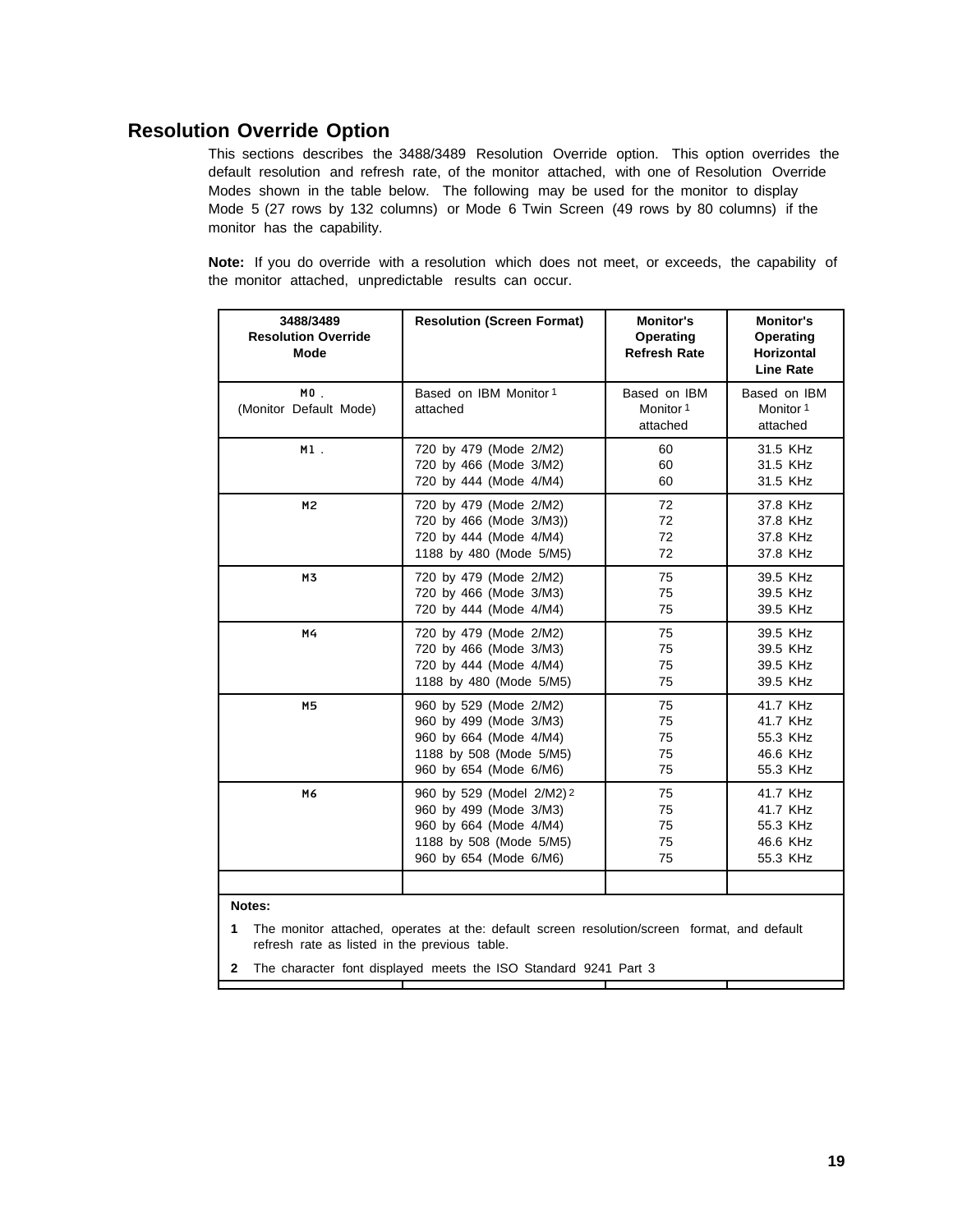The following steps can be followed for Resolution Override.

- 1. Enter 3488/3489 'Off-line Setup' by press and holding the spacebar while the 3488/3489 is powered on.
- 2. In 'Off-line Setup' select 'Test Workstation'.
- 3. Display current resolution mode by pressing and holding the **Alt** key, then press the **F20** key. One of the following symbols appears in the Operator Information Area which indicate the current mode, resolution and refresh rate: M0 The resolution, refresh rate are set in the default mode of the monitor attached. M1 The resolution, refresh rate are set in Resolution Override Mode 1. M2 The resolution, refresh rate are set in Resolution Override Mode 2. M3 The resolution, refresh rate are set in Resolution Override Mode 3. M4 The resolution, refresh rate are set in Resolution Override Mode 4. M5 The resolution, refresh rate are set in Resolution Override Mode 5. M6 The resolution, refresh rate are set in Resolution Override Mode 6. 4. Select desired Resolution Override Mode by pressing one of the following function keys to change the mode of the resolution and refresh rate.
	- **F1 :** Set the resolution, refresh rate to the default mode.
	- **F2 :** Set the resolution, refresh rate to Resolution Override Mode 1.
	- **F3 :** Set the resolution, refresh rate to Resolution Override Mode 2.
	- **F4 :** Set the resolution, refresh rate to Resolution Override Mode 3.
	- **F5 :** Set the resolution, refresh rate to Resolution Override Mode 4.
	- **F6 :** Set the resolution, refresh rate to Resolution Override Mode 5.
	- **F7 :** Set the resolution, refresh rate to Resolution Override Mode 6.
- 5. Save the new Resolution Override Mode by pressing the **Enter** key. To cancel and not change the current Resolution Mode, press the **Reset** key.
	- **Note:** In off-line mode the screen panel is displayed with the default resolution. The resolution override is not activated until you exit to on-line operation.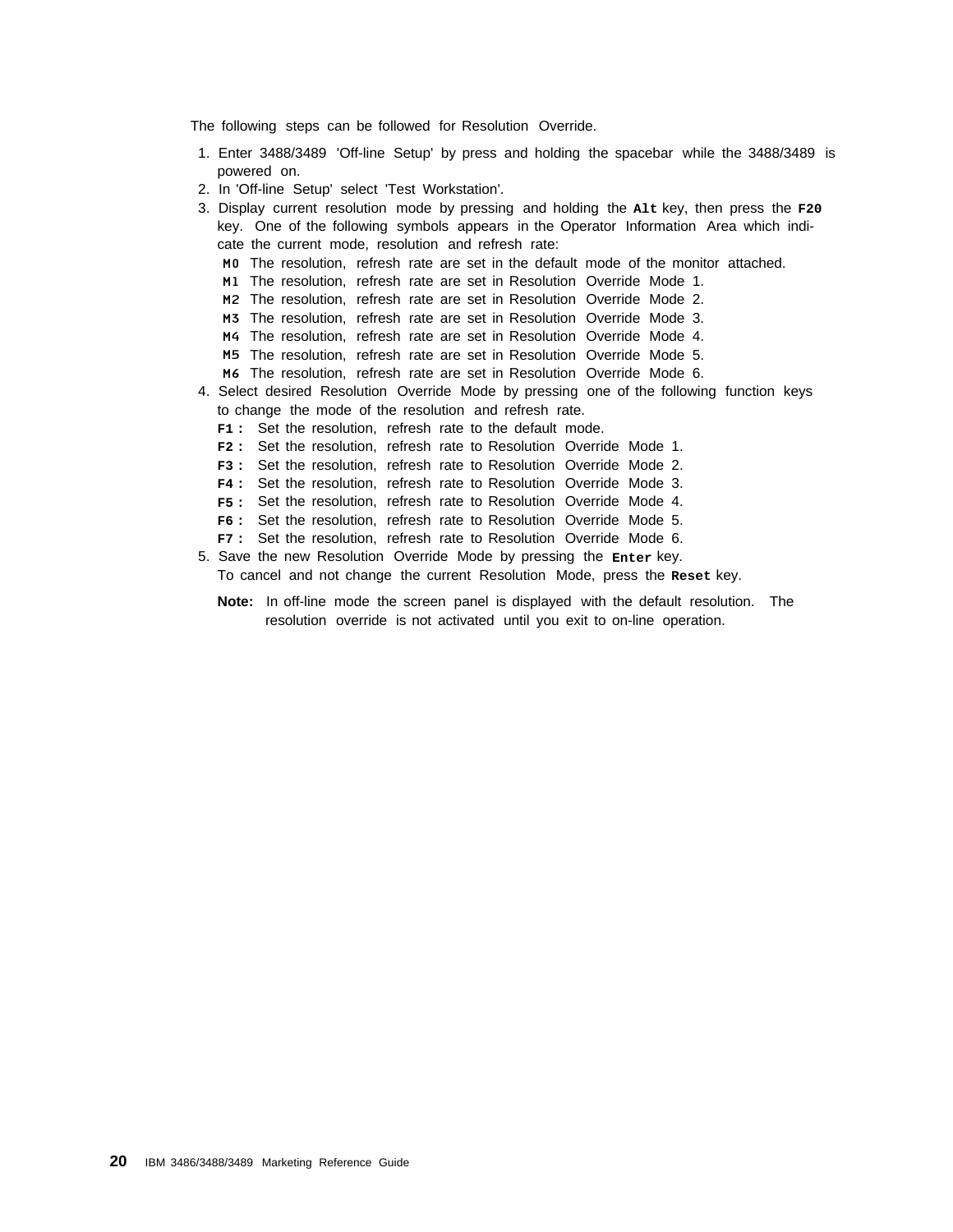# **3486/3488/3489 Marketing Resources, Manuals,**

# **IBM PSG Fax System (1-800-IBM-3395)**

| Fax Doc# | Item                                                                                      |
|----------|-------------------------------------------------------------------------------------------|
| 10015    | InfoWindow II 3486/3488/3489 - Marketing Reference Guide                                  |
| 11103    | General Purpose Monitors (G42, G51, G54, G74, G94) - Specification Sheet                  |
| 11152    | Monitors (G42, G51, G54, G74, G94, P72, P92, P202, 9514, 9516)<br>Product Reference Guide |

## **IBM Fax Service (1-800-IBM-4FAX)**

| Fax Doc#             | Item                                                                                                                                                                                                                   |
|----------------------|------------------------------------------------------------------------------------------------------------------------------------------------------------------------------------------------------------------------|
| 1712<br>4261<br>4262 | InfoWindow II 3486/3488/3489 - Marketing Reference Guide<br>General Purpose Monitors (G42,G51,G54,G74,G94) - Specification Sheet<br>Monitors (G42,G51,G54,G74,G94,P72,P92,P202,9514,9516)<br>Product Reference Guide I |

## **Manuals**

| <b>Form Number</b> | Item                                                                 |
|--------------------|----------------------------------------------------------------------|
| GA18-7096          | InfoWindow II 3486/3487 Introduction and Installation Planning Guide |
| GA18-7097          | InfoWindow II 3486 User's Guide                                      |
| GA18-7646          | InfoWindow II 3488-V User's Guide                                    |
| GA18-7492          | InfoWindow II 3489-V User's Guide                                    |
| GA18-7099          | Connecting the InfoWindow II 3486 to System/36 or AS/400             |
| SY18-2335          | InfoWindow II 3481 and 3486 Maintenance Information                  |
| SY18-2338          | InfoWindow II 3483-V and 3488-V Maintenance Information              |
| SY18-2345          | InfoWindow II 3489-V Maintenance Information                         |